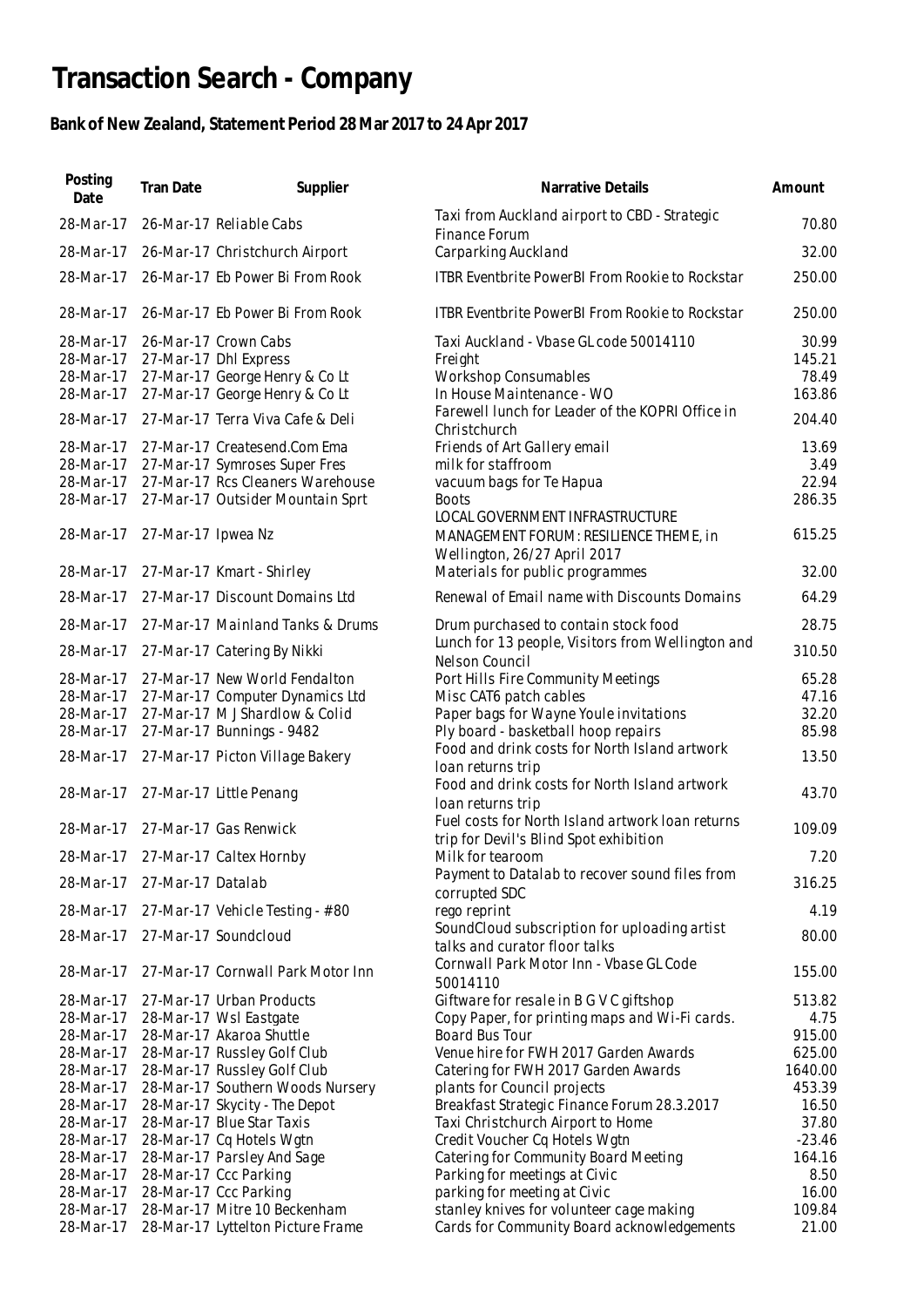| Posting<br>Date        | <b>Tran Date</b>   | Supplier                                                          | Narrative Details                                                                          | Amount           |
|------------------------|--------------------|-------------------------------------------------------------------|--------------------------------------------------------------------------------------------|------------------|
| 28-Mar-17              |                    | 28-Mar-17 Ccc Art Gallery Car Prk                                 | Parking at the Art Gallery Car Park while<br>shortlisting for recruitment                  | 9.00             |
| 28-Mar-17              |                    | 28-Mar-17 Twl 123 Eastgate                                        | Case for transporting equipment to Outreach<br>programmes                                  | 49.00            |
| 28-Mar-17              |                    | 28-Mar-17 Photo & Video Interntnl                                 | Air duster and nozzle                                                                      | 39.95            |
| 28-Mar-17              |                    | 28-Mar-17 Bumper Replacements Nz                                  | Repair mower 5482                                                                          | 950.00           |
| 28-Mar-17              |                    | 28-Mar-17 Twl 220 Riccarton                                       | Fence stain for new fence by dump station and<br>mouse bait                                | 119.00           |
| 28-Mar-17              |                    | 28-Mar-17 Shirley Service Centre                                  | Parking vouchers                                                                           | 31.00            |
| 28-Mar-17              |                    | 28-Mar-17 Replete Food Comp                                       | Food and drink costs for North Island artwork<br>loan returns trip                         | 26.50            |
| 28-Mar-17              |                    | 28-Mar-17 Mitre 10 Beckenham                                      | Gloves and kneelers for grounds                                                            | 93.43            |
| 28-Mar-17              |                    | 28-Mar-17 Countdown                                               | Grocery items for re sale in the shop                                                      | 96.67            |
| 28-Mar-17              |                    | 28-Mar-17 Countdown                                               | Countdown - Catering for Port Hills Fires<br>Community Recovery Meeting on 28 March 2017.  | 82.98            |
| 29-Mar-17              |                    | 27-Mar-17 Paypal *pics                                            | Performance Improvement Enterprises course                                                 | 392.36           |
| 29-Mar-17              |                    | 27-Mar-17 Paypal *gadgetsonli                                     | Task 957591 - NUUD Case for iPhone 6+                                                      | 121.80           |
| 29-Mar-17              |                    | 28-Mar-17 Supershuttle/custom                                     | shuttle for speaker at gallery                                                             | 24.96            |
| 29-Mar-17              |                    | 28-Mar-17 Business Fitness Nz                                     | webinar-Not Time Management but Self Mgt                                                   | 184.00           |
| 29-Mar-17              |                    | 28-Mar-17 George Henry & Co Lt                                    | Workshop Supplies -                                                                        | 369.44           |
| 29-Mar-17              |                    | 28-Mar-17 Deans Auto Electric                                     | Van Starter motor repair                                                                   | 319.00           |
| 29-Mar-17              |                    | 28-Mar-17 Eeny Meeny                                              | Clay for April Holiday Programmes                                                          | 92.00            |
| 29-Mar-17              |                    | 28-Mar-17 Mbie Bldg & Housing                                     | Licensed Building Practitioner Scheme<br>Membership Renewal                                | 199.34           |
| 29-Mar-17              |                    | 28-Mar-17 Tower Junction                                          | postal box hire                                                                            | 175.00           |
| 29-Mar-17              |                    | 28-Mar-17 Para Rubber Christchur                                  | foamseal for crates                                                                        | 134.90           |
| 29-Mar-17<br>29-Mar-17 |                    | 28-Mar-17 P B Tech Online 095269200<br>28-Mar-17 Indulge Catering | Microsoft Wireless Display Adapter                                                         | 174.46<br>201.25 |
| 29-Mar-17              | 28-Mar-17 Jjs Cafe |                                                                   | Catering for meeting 23/3/2017<br>Food and drink costs during Devil's Blind Spot           | 11.80            |
|                        |                    |                                                                   | artwork loan                                                                               |                  |
| 29-Mar-17              |                    | 28-Mar-17 Skycity The Federal De                                  | Food and drink costs during Devil's Blind Spot<br>artwork loan                             | 75.00            |
| 29-Mar-17              |                    | 28-Mar-17 Caltex Taupo                                            | Fuel costs for North Island artwork Ioan returns<br>trip for Devil's Blind Spot exhibition | 86.85            |
| 29-Mar-17              |                    | 28-Mar-17 Oneill Rentals                                          | Credit Voucher Oneill Rentals                                                              | $-203.58$        |
| 29-Mar-17              |                    | 28-Mar-17 Sq *2englishbirds Pty                                   | Jewellery for resale in B G V C giftshop                                                   | 991.43           |
| 29-Mar-17              |                    | 29-Mar-17 Relish Catering                                         | <b>Board Catering</b>                                                                      | 412.39           |
| 29-Mar-17              |                    | 29-Mar-17 Relish Catering                                         | Morning Tea for Archives NZ Records and<br>Information Management Symposium                | 301.65           |
| 29-Mar-17              |                    | 29-Mar-17 Gold Band Taxis                                         | Taxi whilst working at MBIE in Wellington.                                                 | 41.20            |
| 29-Mar-17              |                    | 29-Mar-17 Bike Barn Christchurch                                  | new tube for stanley handcart                                                              | 8.99             |
| 29-Mar-17              |                    | 29-Mar-17 Bike Barn Christchurch                                  | new tyre for stanley handcart                                                              | 39.99            |
| 29-Mar-17              |                    | 29-Mar-17 Mrc Global (NZ) Ltd                                     | In House Maintenance - WO                                                                  | 26.28            |
| 29-Mar-17              |                    | 29-Mar-17 Pgg Wrightson Chch                                      | wetting agent, herbicide, tree ties, salt (for weed<br>control)                            | 747.88           |
| 29-Mar-17              |                    | 29-Mar-17 Four Square Akaroa                                      | Milk - Akaroa Service Centre January/February<br>2017                                      | 14.34            |
| 29-Mar-17              |                    | 29-Mar-17 New World South City                                    | Food for farewell                                                                          | 370.00           |
| 29-Mar-17              |                    | 29-Mar-17 Wsl Papanui                                             | Stamp pads and cellophane for school holiday<br>activities                                 | 26.98            |
| 29-Mar-17              |                    | 29-Mar-17 Ferrymead Mitre 10 Mega                                 | Door stops                                                                                 | 79.45            |
| 29-Mar-17              |                    | 29-Mar-17 Rebel Christchurch                                      | Hula Hoops for LTA FWF programme                                                           | 32.97            |
| 29-Mar-17              |                    | 29-Mar-17 Ferrymead Mitre 10 Mega                                 | Traffic cones/tarpaulin for Education<br>Programmes                                        | 86.48            |
| 29-Mar-17              |                    | 29-Mar-17 Permark Industries Ltd                                  | Name badges for new staff members as well as<br>replacements for badges with old branding. | 91.95            |
| 29-Mar-17              |                    | 29-Mar-17 New World South City                                    | Morning tea for briefing days                                                              | 81.00            |
| 29-Mar-17              |                    | 29-Mar-17 New World Wigram                                        | New World supermarket, soft drinks, fruit juice                                            | 26.32            |
| 29-Mar-17              |                    | 29-Mar-17 Foodtruck Garage Pnsby                                  | for 3x staff leaving function<br>Food and drink costs for North Island artwork             | 32.50            |
|                        |                    |                                                                   | loan returns trip<br>Food and drink costs for North Island artwork                         |                  |
| 29-Mar-17              |                    | 29-Mar-17 Lorne Street Cafe                                       | loan returns trip                                                                          | 36.10            |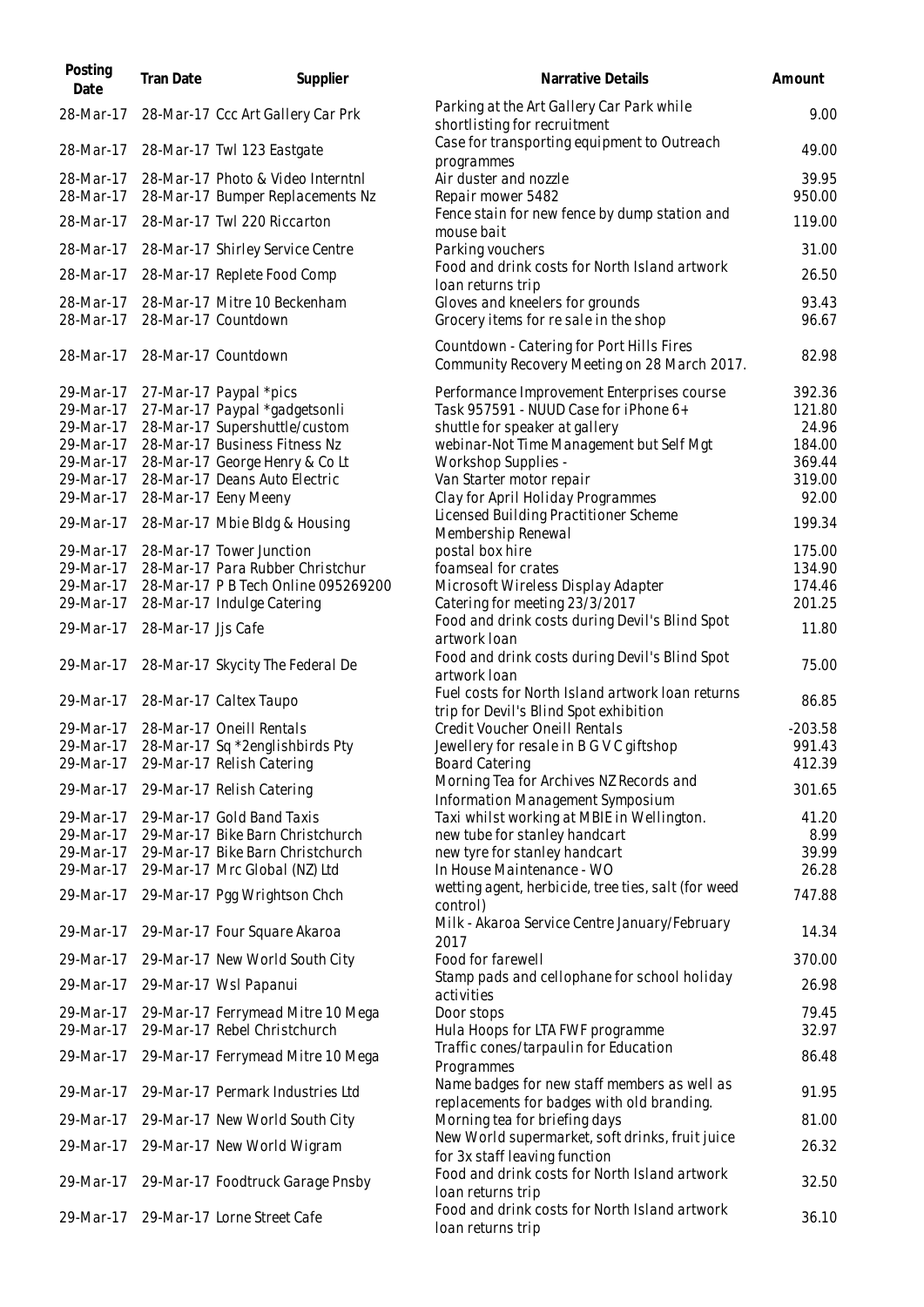| Posting<br>Date        | Tran Date                    | Supplier                                                          | Narrative Details                                                                              | Amount           |
|------------------------|------------------------------|-------------------------------------------------------------------|------------------------------------------------------------------------------------------------|------------------|
| 29-Mar-17              |                              | 29-Mar-17 Gardenmakers                                            | sawdust for cricket pitches                                                                    | 22.00            |
| 29-Mar-17              |                              | 29-Mar-17 Papanui Service Centre                                  | Parking Coupons for Papanui-Innes Community<br>Governance staff                                | 124.00           |
| 29-Mar-17              |                              | 29-Mar-17 Xcm Group Limited                                       | Polo shirts                                                                                    | 173.19           |
| 29-Mar-17              |                              | 29-Mar-17 Countdown                                               | Countdown - Waltham Fair event costs.<br>Purchased by Community Recreation Adviser.            | 51.04            |
| 30-Mar-17<br>30-Mar-17 |                              | 27-Mar-17 Poll-App.Com<br>28-Mar-17 Hoo*hootsuite Media Inc.      | Polls for FacebookPages Sub<br>hootsuite monthly licence                                       | 315.39<br>96.36  |
| 30-Mar-17              |                              | 28-Mar-17 Waldron Smith Manage                                    | EcoCity Summit in Melbourne                                                                    | 958.27           |
| 30-Mar-17              |                              | 28-Mar-17 Waldron Smith Manage                                    | EcoCity Summit in Melbourne                                                                    | 958.27           |
| 30-Mar-17              |                              | 28-Mar-17 Pizza Hut - 762                                         | Pizza Hut - Catering for Port Hills Fires<br>Community Recovery Meeting on 28 March 2017.      | 70.00            |
| 30-Mar-17              |                              | 29-Mar-17 New Brighton Paper Plus                                 | Foam cups                                                                                      | 14.98            |
| 30-Mar-17              |                              | 29-Mar-17 Juniper Restaurant                                      | Food whilst working at MBIE in Wellington.<br>Rotary Trimmer for Art Gallery Classroom         | 39.00<br>216.20  |
| 30-Mar-17<br>30-Mar-17 |                              | 29-Mar-17 Eeny Meeny<br>29-Mar-17 Hcd Flow - Chch                 | In House Maintenance - WO                                                                      | 25.30            |
| 30-Mar-17              |                              | 29-Mar-17 Juniper Restaurant                                      | dinner in Wellington - Assets Liaison Group (each<br>bill item split by 6 diners)              | 49.33            |
| 30-Mar-17              |                              | 29-Mar-17 Taxi Fare Tfl                                           | Taxi Fare from Airport / Trip to Auckland                                                      | 71.90            |
| 30-Mar-17              |                              | 29-Mar-17 Createsend.Com Ema                                      | Recreation and Sport Centres Welcome Email 29<br><b>March 2017</b>                             | 9.61             |
| 30-Mar-17              |                              | 29-Mar-17 P783 Kilmore Street                                     | <b>CCC Parking</b>                                                                             | 6.60             |
| 30-Mar-17              |                              | 29-Mar-17 New World Fendalton                                     | Port Hills Fire Community Meeting costs<br>Dominos Pizza for 3 staff's farewell on the 30th of | 43.72            |
| 30-Mar-17              |                              | 29-Mar-17 Dominos Pizza                                           | March 2017                                                                                     | 108.97           |
| 30-Mar-17              |                              | 29-Mar-17 Blacks Fasteners Lt                                     | general fastenings and drill bits                                                              | 180.98           |
| 30-Mar-17              | 29-Mar-17 Kiwi Cabs          |                                                                   | Taxi Wellington dinner to hotel<br>Meal while overnighting to attend IPWEA Forum -             | 8.20             |
| 30-Mar-17              |                              | 29-Mar-17 Juniper Restaurant                                      | Shared meal and bill split evenly between all<br>quests                                        | 49.33            |
|                        |                              | 30-Mar-17 29-Mar-17 Atomic Coffee Roasters Li                     | Food and drink costs during Devil's Blind Spot<br>artwork loan                                 | 9.00             |
|                        | 30-Mar-17 29-Mar-17 Opr Cafe |                                                                   | Food and drink costs during Devil's Blind Spot<br>artwork loan                                 | 9.00             |
| 30-Mar-17              |                              | 29-Mar-17 The Blue Breeze Inn                                     | Food and drink costs during Devil's Blind Spot<br>artwork Ioan                                 | 70.00            |
| 30-Mar-17              |                              | 29-Mar-17 Blacks Fasteners Lt                                     | bolts and screws for Wayne Youle project                                                       | 7.42             |
| 30-Mar-17              |                              | 29-Mar-17 Ideal Electrical Chr                                    | bulbs for lightbox                                                                             | 40.71            |
| 30-Mar-17              |                              | 29-Mar-17 Deane Apparel                                           | 2x pr Cargo pants for AMO JS                                                                   | 157.28           |
| 30-Mar-17<br>30-Mar-17 |                              | 29-Mar-17 Canterbury W/sale Trad<br>29-Mar-17 Shoof International | Work boots<br>45x muzzles - various sizes for issue to owners of                               | 170.00<br>815.25 |
| 30-Mar-17              |                              | 29-Mar-17 Plumbing World #81                                      | menacing/dangerous dogs<br>ballcock for systems high pressure                                  | 90.00            |
| 30-Mar-17              |                              | 29-Mar-17 The Frontrunner Bushin                                  | New shoes Avi Modi                                                                             | 189.00           |
| 30-Mar-17              |                              | 29-Mar-17 Nz Safety Blackwoods                                    | New boots                                                                                      | 204.38           |
| 30-Mar-17              |                              | 30-Mar-17 Barrington Barrow                                       | Board Project - ANZAC Day                                                                      | 325.00           |
| 30-Mar-17              |                              | 30-Mar-17 Chch City Council Civic                                 | small alcohol licence for poverty and muse play                                                | 63.25            |
| 30-Mar-17              |                              | 30-Mar-17 Chch City Council Civic                                 | medium alcohol licence for the mix                                                             | 207.00           |
| 30-Mar-17              |                              | 30-Mar-17 Wgtn Combined Taxis                                     | Taxi whilst working at MBIE in Wellington.                                                     | 41.80            |
| 30-Mar-17              |                              | 30-Mar-17 Blue Star Taxis                                         | Taxi whilst working at MBIE in Wellington.                                                     | 43.20            |
| 30-Mar-17              |                              | 30-Mar-17 Z Moorhouse                                             | refill 9kg x 2 gas bottles - weed control on paths                                             | 71.80            |
| 30-Mar-17              |                              | 30-Mar-17 James Bull & Co                                         | keys                                                                                           | 39.10            |
| 30-Mar-17<br>30-Mar-17 |                              | 30-Mar-17 Ccc Parking<br>30-Mar-17 Ccc Parking                    | Parking for city centre meeting<br>Parking for city centre meeting                             | 2.50<br>5.15     |
| 30-Mar-17              |                              | 30-Mar-17 Ccc Parking                                             | Parking for Lancaster Park Meeting                                                             | 5.15             |
| 30-Mar-17              |                              | 30-Mar-17 Mitre 10 Beckenham                                      | materials for volunteer cage making                                                            | 109.98           |
| 30-Mar-17              |                              | 30-Mar-17 Uoc Parking Meters                                      | carparking for city meeting                                                                    | 5.00             |
| 30-Mar-17              |                              | 30-Mar-17 Ccc Parking                                             | carparking for city meeting                                                                    | 5.15             |
| 30-Mar-17              |                              | 30-Mar-17 Ccc Parking                                             | carparking for city meeting                                                                    | 5.15             |
| 30-Mar-17              |                              | 30-Mar-17 Countdown                                               | polish and cloths purchased for trophies                                                       | 13.45            |
| 30-Mar-17              |                              | 30-Mar-17 Bumper Replacements Nz                                  | Repair mower 5482                                                                              | 698.28           |
| 30-Mar-17              |                              | 30-Mar-17 Mitre 10 Mega Papanui                                   | quick set concrete for fence post. nursery.                                                    | 23.54            |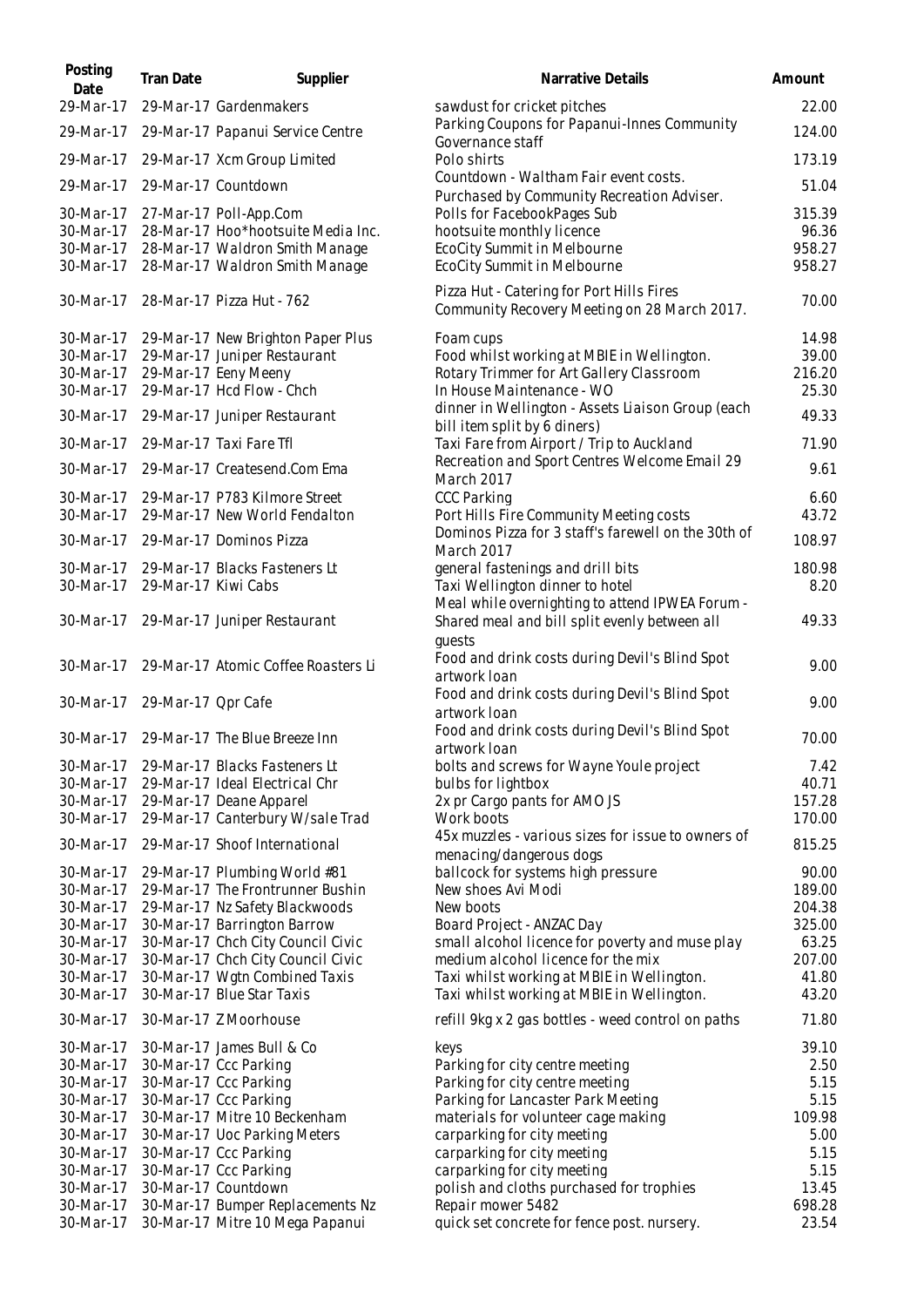| Posting<br>Date        | Tran Date            | Supplier                                                     | Narrative Details                                                                                         | Amount            |
|------------------------|----------------------|--------------------------------------------------------------|-----------------------------------------------------------------------------------------------------------|-------------------|
| 30-Mar-17              |                      | 30-Mar-17 New World Northwood                                | toilet roll, milk for nursery tea room.                                                                   | 39.92             |
| 30-Mar-17              |                      | 30-Mar-17 Lincraft NZ Limited                                | Linwood-Central-Heathcote Community Board<br>Awards gifts 2017                                            | 14.00             |
| 30-Mar-17              |                      | 30-Mar-17 Countdown                                          | Linwood-Central-Heathcote Community Board<br>meeting catering April 2017                                  | 20.98             |
| 30-Mar-17              |                      | 30-Mar-17 Twl 123 Eastgate                                   | Linwood-Central-Heathcote Community Board<br>Awards equipment 2017                                        | 60.00             |
| 30-Mar-17<br>30-Mar-17 |                      | 30-Mar-17 Jaycar Pty Ltd<br>30-Mar-17 Wgtn Combined Taxis    | extension computor cable for workshop<br>Taxi Forum to Airport                                            | 16.40<br>35.90    |
| 30-Mar-17              |                      | 30-Mar-17 Z Kahikatea Drive                                  | Food and drink costs for North Island artwork<br>loan returns trip                                        | 7.99              |
| 30-Mar-17              | 30-Mar-17 Z Turangi  |                                                              | Food and drink costs for North Island artwork<br>loan returns trip                                        | 92.28             |
| 30-Mar-17              |                      | 30-Mar-17 Freshchoice Barrington                             | Milk Voucher For SP team<br>Catering for Papanui-Innes Community Board                                    | 20.00             |
| 30-Mar-17              |                      | 30-Mar-17 Countdown                                          | meeting held on Friday 31 March 2017 in the<br><b>Board Room</b>                                          | 79.56             |
| 30-Mar-17<br>30-Mar-17 |                      | 30-Mar-17 Countdown<br>30-Mar-17 Burwood Produce             | Milk for Carlyle St<br>bird seed 4 doves & saw dust                                                       | 6.74<br>48.20     |
| 30-Mar-17              |                      | 30-Mar-17 Homershams Ltd                                     | 3 x Waterproof Thermometers - Inspection Teams                                                            | 155.25            |
| 30-Mar-17              |                      | 30-Mar-17 Countdown                                          | Countdown - Catering for Port Hills Fires<br>Community Recovery Meeting on 30 March 2017.                 | 79.54             |
| 31-Mar-17              | 28-Mar-17 Officevibe |                                                              | ITDC Officevibe sub 2017-04                                                                               | 76.05             |
| 31-Mar-17              |                      | 29-Mar-17 Safari Bks Online-Flow                             | ITII Safari Books Online 2017-03                                                                          | 57.05             |
| 31-Mar-17              |                      | 29-Mar-17 P693 Armagh Courts                                 | Car parking for meeting at Civic                                                                          | 7.60<br>369.15    |
| 31-Mar-17<br>31-Mar-17 |                      | 30-Mar-17 A To Z Engraving Ltd<br>30-Mar-17 Astoria Cafe     | <b>Board Nameplates</b><br>Food whilst working at MBIE in Wellington.                                     | 22.50             |
| 31-Mar-17              |                      | 30-Mar-17 Bunnings - 9476                                    | AA batteries for BG & MV gate counters                                                                    | 40.50             |
| 31-Mar-17              |                      | 30-Mar-17 Blacks Fasteners Lt                                | In House Maintenance - WO                                                                                 | 53.37             |
| 31-Mar-17              |                      | 30-Mar-17 Nz Safety Blackwoods                               | PPE - Harness - WO                                                                                        | 595.55            |
| 31-Mar-17              |                      | 30-Mar-17 The Lido Cafe                                      | breakfast - IPWEA Infrastructure Forum                                                                    | 21.60             |
| 31-Mar-17              |                      | 30-Mar-17 The Service Company Ltd C                          | Tile cleaner for poolside                                                                                 | 121.08            |
| 31-Mar-17              |                      | 30-Mar-17 Createsend.Com Ema                                 | Akaroa Wastewater project                                                                                 | 9.18              |
| 31-Mar-17              |                      | 30-Mar-17 D F Souvenirs Chch                                 | Power adapter                                                                                             | 21.00             |
|                        |                      | 31-Mar-17 30-Mar-17 Mr Rental Christchurch                   | Misc Employment Exp - furniture rentals for CETAS<br>units                                                | 280.00            |
| 31-Mar-17<br>31-Mar-17 |                      | 30-Mar-17 Solutions NZ Limited                               | Topsoil for BG.                                                                                           | 391.60            |
| 31-Mar-17              |                      | 30-Mar-17 Smiths Hire<br>30-Mar-17 New Zealand Planning Inst | digger hire for maintenance work in nursery.<br>Registration fee to attend an NZPI Seminar called         | 786.00<br>450.00  |
| 31-Mar-17              |                      | 30-Mar-17 New Zealand Planning Inst                          | Understanding Noise and Effects<br>Registration fee to attend an NZPI Seminar called                      | 450.00            |
| 31-Mar-17              |                      | 30-Mar-17 Taxi Combined 133300                               | Economics of Urban Development                                                                            | 17.13             |
| 31-Mar-17              |                      | 30-Mar-17 Ecocentral Ltd                                     | Taxi in Sydney AGNSW-Rocks<br>Dump fees                                                                   | 9.64              |
| 31-Mar-17              |                      | 30-Mar-17 The Sauce Kitchen Ltd                              | Catering for Kamaishi student group from Japan,<br>hosted by Deputy Mayor on 21 March                     | 97.20             |
| 31-Mar-17              |                      | 30-Mar-17 The Sauce Kitchen Ltd                              | Catering for Hubei Governor delegation visit on<br>23 March                                               | 211.20            |
| 31-Mar-17              |                      | 30-Mar-17 The Sauce Kitchen Ltd                              | Catering for Friendship Force Melbourne group<br>Civic Welcome hosted by Cr Yani Johanson on 17<br>March. | 285.00            |
| 31-Mar-17              |                      | 30-Mar-17 The Lido Cafe                                      | Lunch and refreshments during Forum                                                                       | 25.50             |
| 31-Mar-17              |                      | 30-Mar-17 Turangi Bakery Ltd                                 | Food and drink costs for North Island artwork<br>loan returns trip                                        | 16.60             |
| 31-Mar-17              |                      | 30-Mar-17 Bp Connect Papakura Msa                            | fuel costs for North Island artwork Ioan returns<br>trip for Devil's Blind Spot exhibition                | 74.40             |
| 31-Mar-17              |                      | 30-Mar-17 Nz Safety Blackwoods                               | 1x pr shorts for AMO JS?, 2x 3pk of socks for<br>AMOs, Chain for securing stock pound gate                | 162.07            |
| 31-Mar-17              |                      | 30-Mar-17 Bunnings - 9482                                    | Driver bit, bolt and nut bolt, saddle mounting zinc                                                       | 13.79             |
| 31-Mar-17<br>31-Mar-17 |                      | 30-Mar-17 Lincraft NZ Limited<br>31-Mar-17 Mobil Redwood     | Credit Voucher Lincraft NZ Limited<br>diesel purchase for Crash Bash sposnored van                        | $-26.98$<br>68.33 |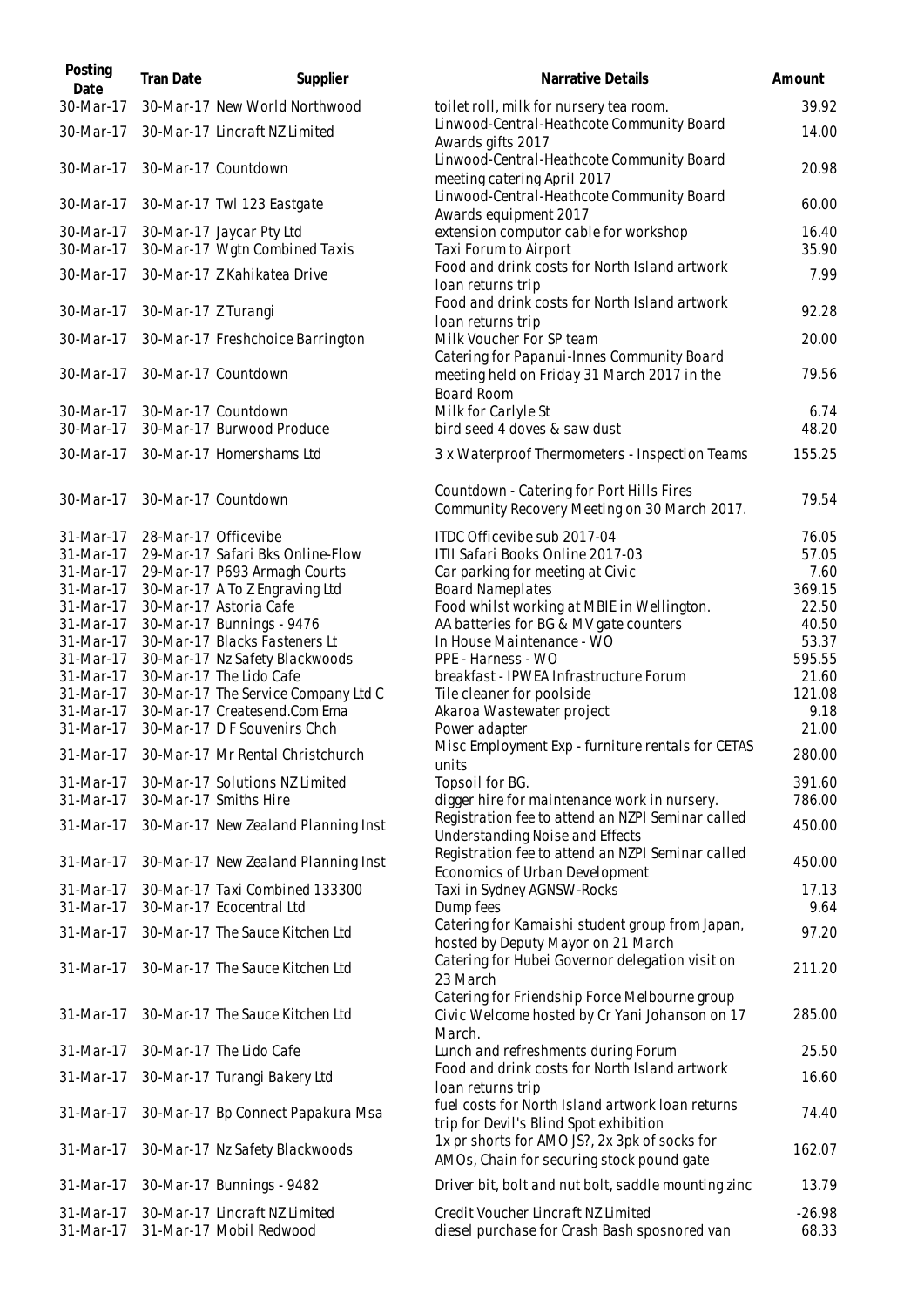| Posting<br>Date          | Tran Date         | Supplier                                | Narrative Details                                                                        | Amount         |
|--------------------------|-------------------|-----------------------------------------|------------------------------------------------------------------------------------------|----------------|
| 31-Mar-17                |                   | 31-Mar-17 Mitre 10 Beckenham            | In House Maintenance - WO                                                                | 8.98           |
| 31-Mar-17                |                   | 31-Mar-17 Uoc Parking Meters            | Parking for city centre meeting                                                          | 5.00           |
| 31-Mar-17                |                   | 31-Mar-17 Parsley And Sage              | Catering for Community Board Submissions<br>Committee                                    | 112.41         |
| 31-Mar-17                |                   | 31-Mar-17 Bush Inn Florist              | Anzac Wreaths (deposit)                                                                  | 233.00         |
| 31-Mar-17                |                   | 31-Mar-17 Ccc Parking                   | parking for meeting at Civic                                                             | 12.90          |
| 31-Mar-17                |                   | 31-Mar-17 Ccc Parking                   | carparking for city meeting                                                              | 5.15           |
| 31-Mar-17                |                   | 31-Mar-17 Uoc Parking Meters            | carparking for city meeting                                                              | 6.50           |
| 31-Mar-17                |                   | 31-Mar-17 Ccc Parking                   | carparking for city meeting                                                              | 6.70           |
| 31-Mar-17                |                   | 31-Mar-17 Esmart & Taxi Chit Ltd        | Taxi Fare / Auckland Travel                                                              | 88.40          |
| 31-Mar-17                |                   | 31-Mar-17 Relish Catering               | catering for the drop in session for the annual<br>plan workshop                         | 228.85         |
| 31-Mar-17                |                   | 31-Mar-17 Chch City Council Civic       | Parking coupons for meetings at Civic                                                    | 62.00          |
| 31-Mar-17                |                   | 31-Mar-17 Bambozzle                     | Retirement catering                                                                      | 400.00         |
| 31-Mar-17                |                   | 31-Mar-17 Jaycar Pty Ltd                | portable UHF microphone system                                                           | 119.00         |
| 31-Mar-17                |                   | 31-Mar-17 Conferences & Events 15       | Registration at the CHA Impact Conference 2017                                           | 710.00         |
| 31-Mar-17                |                   | 31-Mar-17 Caltex Redwood                | Milk for staff room                                                                      | 7.40           |
| 31-Mar-17                |                   | 31-Mar-17 New World Ferry Road          | Linwood-Central-Heathcote Community Board                                                | 43.94          |
|                          |                   |                                         | awards catering costs 2017                                                               |                |
| 31-Mar-17                |                   | 31-Mar-17 Jaycar Pty Ltd                | Credit Voucher Jaycar Pty Ltd                                                            | $-6.90$        |
| $3-Apr-17$               |                   | 29-Mar-17 Surveymonkey.Com              | Survey Monkey monthly subscription                                                       | 38.12          |
| $3-Apr-17$               |                   | 30-Mar-17 Christchurch Airport          | Parking                                                                                  | 25.00          |
| $3-Apr-17$               |                   | 30-Mar-17 Christchurch Airport          | Airport Parking - PRFO Meeting, Wellington (28-<br>30 March 2017)                        | 75.00          |
| $3-Apr-17$               |                   | 30-Mar-17 Www.Neccontract.Com           | NEC (one of the forms of contract we use) On-line<br>training                            | 73.67          |
| 3-Apr-17                 |                   | 30-Mar-17 Ryder NZ Ltd                  | gas bottle fills for BBQ at groynes inv 13176 &<br>12905                                 | 59.80          |
| $3-Apr-17$               |                   | 30-Mar-17 Singaporeai 2418153690        | Taxes on Singapore sponsor complimentary<br>flights                                      | 412.15         |
| $3-Apr-17$               |                   | 30-Mar-17 Singaporeai 2418153703        | Taxes on Singapore sponsor complimentary<br>flights                                      | 412.15         |
| 3-Apr-17                 |                   | 30-Mar-17 Singaporeai 2418153636        | Taxes on Singapore sponsor complimentary<br>flights                                      | 440.65         |
| 3-Apr-17                 |                   | 30-Mar-17 Spotto Nsw                    | Taxi in Sydney while at conference to AGNSW                                              | 20.34          |
|                          |                   | 3-Apr-17 30-Mar-17 Loft Catering Pty Lt | Meal while in Sydney attending conference and                                            | 24.11          |
|                          |                   |                                         | exhibition opening.<br>Soundtrack business trial.                                        |                |
| $3-Apr-17$<br>$3-Apr-17$ | 30-Mar-17 Goformz | 30-Mar-17 Soundtrack Your Brand         | <b>ITCC GoFormz Health Licensing</b>                                                     | 51.30<br>92.36 |
| $3-Apr-17$               |                   | 30-Mar-17 Christchurch Airport          | Carparking CHC airport                                                                   | 50.00          |
|                          |                   |                                         | Food and drink costs for North Island artwork                                            |                |
| $3-Apr-17$               | 30-Mar-17 Loretta |                                         | loan returns trip                                                                        | 86.00          |
| 3-Apr-17                 |                   | 30-Mar-17 Pizza Hut - 762               | Pizza Hut - Catering for Port Hills Fires<br>Community Recovery Meeting on 30 March 2017 | 35.00          |
| $3-Apr-17$               |                   | 31-Mar-17 Facebk *789lcb6b32            | 5001-4342 Facebook Paid Advertising                                                      | 245.23         |
| 3-Apr-17                 |                   | 31-Mar-17 Supershuttle/custom           | Credit Voucher Supershuttle/Custom                                                       | $-24.00$       |
| 3-Apr-17                 |                   | 31-Mar-17 Facebk *h8m4dcn3y2            | Promotion of the Mix on facebook                                                         | 70.66          |
| $3-Apr-17$               |                   | 31-Mar-17 Bp 2go Linwood                | In House Maintenance - WO                                                                | 42.58          |
| 3-Apr-17                 |                   | 31-Mar-17 Saecowilson - Christch        | In House maintenance - WO                                                                | 354.73         |
| $3-Apr-17$               |                   | 31-Mar-17 Hcd Flow - Chch               | In House Maintenance - WO                                                                | 828.00         |
| $3-Apr-17$               |                   | 31-Mar-17 Eccocentral Ltd               | Sydenham Pod Park waste disposal (organics)                                              | 43.38          |
| $3-Apr-17$               |                   | 31-Mar-17 Christchurch Airport          | parking Chch airport while in Wgtn 29-31 March<br>at Assets Liaison meeting, IPWEA forum | 75.00          |
| $3-Apr-17$               |                   | 31-Mar-17 Christchurch Airport          | Car park at Christchurch Airport while travelling                                        | 50.00          |
| $3-Apr-17$               |                   | 31-Mar-17 Easy Pest Supplies            | Replacement cloudbuster pump                                                             | 134.46         |
| $3-Apr-17$               |                   | 31-Mar-17 Createsend.Com Ema            | Port Hills recovery update 31 March 2017                                                 | 15.51          |
| $3-Apr-17$               |                   | 31-Mar-17 Facebk *lcspsbwut2            | Transitional City funding promotionFacebook<br>posts                                     | 27.09          |
| $3-Apr-17$               |                   | 31-Mar-17 Createsend.Com Ema            | Cycleways Newsletter March 2017                                                          | 35.60          |
| $3-Apr-17$               |                   | 31-Mar-17 Createsend.Com Ema            | Roads & Pipes email                                                                      | 47.25          |
| 3-Apr-17                 |                   | 31-Mar-17 Facebk *q5uc7cwtv2            | Are You Making the Most of Your Recreation<br>Facebook posts                             | 49.75          |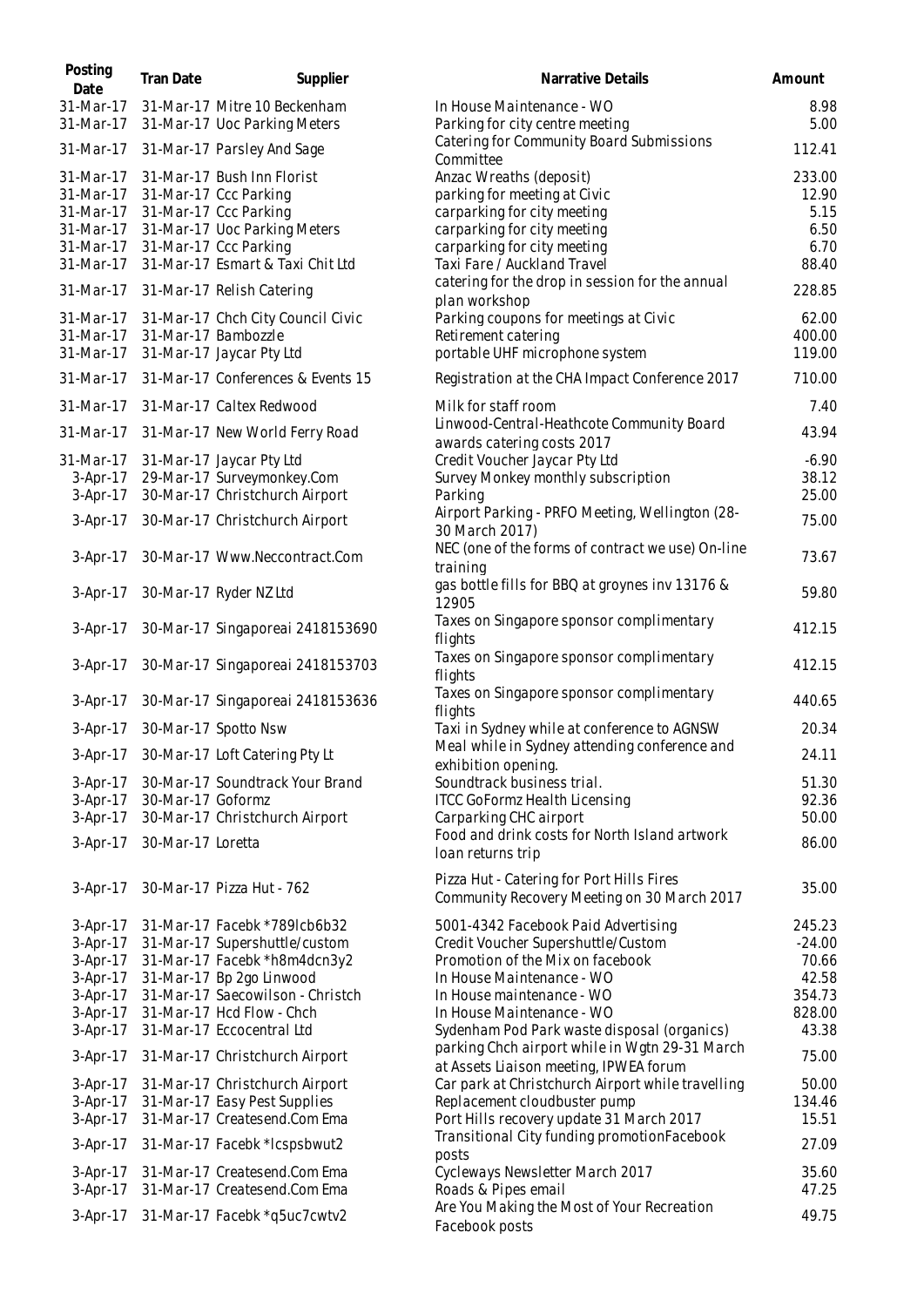| Posting<br>Date      | Tran Date          | Supplier                                                       | Narrative Details                                                                                                                               | Amount          |
|----------------------|--------------------|----------------------------------------------------------------|-------------------------------------------------------------------------------------------------------------------------------------------------|-----------------|
| $3-Apr-17$           |                    | 31-Mar-17 Facebk *649d4cj1t2                                   | Street Art Capital facebook post                                                                                                                | 50.00           |
| $3-Apr-17$           |                    | 31-Mar-17 Facebk *j2rz8b2722                                   | Enjoy Free Song, Dance etc and Community<br>Service Awards Facebook posts                                                                       | 60.96           |
| 3-Apr-17             |                    | 31-Mar-17 Facebk *g2rz8b2722                                   | Enjoy Free song, dance etc; Are you ready for the<br>Robot Revolution and Community Service Awards                                              | 81.52           |
| $3-Apr-17$           |                    | 31-Mar-17 Facebk *hcspsbwut2                                   | Funding for creative projects, Library Book Sale<br>and Sport & Rec Facebook posts                                                              | 83.91           |
| $3-Apr-17$           |                    | 31-Mar-17 Createsend.Com Ema                                   | Newsline 31/03/2017                                                                                                                             | 85.24           |
| 3-Apr-17             |                    | 31-Mar-17 Facebk *sybykbat62                                   | Hydroslide, Culture Galore, Tiny Huts, Free Trial,<br>Personal Training, Enliven Spaces, Before You Fly                                         | 85.35           |
| $3-Apr-17$           |                    | 31-Mar-17 Facebk *c2hjubsqc2                                   | Free Trial Offer Facebook posts                                                                                                                 | 94.98           |
| $3-Apr-17$           |                    | 31-Mar-17 Facebk *kszzxbsy22                                   | Lonely Planet and What lovely weather Facebook<br>posts                                                                                         | 139.00          |
| 3-Apr-17             |                    | 31-Mar-17 Facebk *ercbbcjcr2                                   | Lazy Sundays, Holi-Festival and Childrens Day<br>Facebook posts                                                                                 | 164.17          |
| $3-Apr-17$           |                    | 31-Mar-17 Facebk *pybykbat62                                   | Hydroslide, Culture Galore, Tiny Huts, Free Trial,<br>Rec & Sport trial pass, Personal Training<br>Registration fee for Engineering and Science | 602.15          |
| $3-Apr-17$           |                    | 31-Mar-17 Eb Engineering And Sc                                | Careers Fair. CCC will have a stand at the careers<br>fair                                                                                      | 909.29          |
| $3-Apr-17$           | 31-Mar-17 les Ltd  |                                                                | lights                                                                                                                                          | 178.61          |
| $3-Apr-17$           |                    | 31-Mar-17 Bunnings - 9482                                      | cart for transporting LTA gear around at Bot<br>Gardens                                                                                         | 99.00           |
| 3-Apr-17             | 31-Mar-17 McA Cafe |                                                                | Coffee at afternoon meeting to discuss<br>exhibitions with senior curator at MCA                                                                | 5.59            |
| $3-Apr-17$           |                    | 31-Mar-17 Loft Catering Pty Lt                                 | BREAKFAST while in Sydney at conference                                                                                                         | 23.55           |
| $3-Apr-17$           |                    | 31-Mar-17 Museum Of Cont Art                                   | Exhibition catalogue, The National. For Gallery<br>Library & curators' use                                                                      | 39.12           |
| $3-Apr-17$           |                    | 31-Mar-17 Kenzo Restaurant                                     | Linwood-Central-Heathcote Community Board<br>Awards catering 2017                                                                               | 100.00          |
| $3-Apr-17$           |                    | 31-Mar-17 Fosters Outdoor Power                                | Service and replace chain on 2 chainsaws                                                                                                        | 510.25          |
| $3-Apr-17$           |                    | 31-Mar-17 Facebk *f5hhbcszs2                                   | Facebook campaign                                                                                                                               | 2.34            |
| $3-Apr-17$           |                    | 31-Mar-17 Facebk *dvq5pc2nr2                                   | Facebook Campaign                                                                                                                               | 29.00           |
| $3-Apr-17$           |                    | 31-Mar-17 Facebk *e5hhbcszs2                                   | Facebook campaign<br>Food and drink costs during Devil's Blind Spot                                                                             | 322.47          |
|                      |                    | 3-Apr-17 31-Mar-17 Wcc Parking Services                        | artwork loan                                                                                                                                    | 6.50            |
| $3-Apr-17$           | 31-Mar-17 Kazu Bar |                                                                | Food and drink costs for North Island artwork<br>loan returns trip                                                                              | 25.80           |
| 3-Apr-17             |                    | 31-Mar-17 Nikau Gallery Cafe                                   | Food and drink costs for North Island artwork<br>loan returns trip                                                                              | 42.00           |
| 3-Apr-17             | 31-Mar-17 Monterey |                                                                | Food and drink costs for North Island artwork<br>loan returns trip                                                                              | 59.00           |
| $3-Apr-17$           |                    | 31-Mar-17 Blacks Fasteners Lt                                  | Halswell Quarry structure repair hardware                                                                                                       | 167.91          |
| $3-Apr-17$           |                    | 31-Mar-17 Facebk *5mcm8c6tp2                                   | Facebook marketing for TfC                                                                                                                      | 86.17           |
| $3-Apr-17$           |                    | 31-Mar-17 Oderings Nurseries                                   | Gifts/Spot Prizes for Papanui-Innes Community<br>Board Edible Garden Awards held 6 April 2017                                                   | 150.00          |
| $3-Apr-17$           |                    | 1-Apr-17 Fulcrumapp.Com                                        | Supply of data capture tool CWW assets                                                                                                          | 183.25          |
| 3-Apr-17             |                    | 1-Apr-17 Alpine Motor Inn                                      | Food and drink costs for North Island artwork<br>loan returns trip                                                                              | 8.60            |
| 3-Apr-17             |                    | 1-Apr-17 Beechwoods Cafe                                       | Food and drink costs for North Island artwork<br>loan returns trip                                                                              | 28.00           |
| 3-Apr-17             |                    | 1-Apr-17 Mobil Amberley                                        | fuel costs for North Island artwork Ioan return<br>trip to North Island for Bad Hair Day exhibition                                             | 93.26           |
| 3-Apr-17             |                    | 1-Apr-17 Z Grove Rd                                            | Fuel costs for Devil's Blind Spot artwork loan<br>works return trip to North Island                                                             | 94.38           |
| 3-Apr-17             |                    | 2-Apr-17 Central Innovation                                    | <b>ITCC ArchiCad monthly</b>                                                                                                                    | 339.25          |
| $3-Apr-17$           |                    | 2-Apr-17 Z Curletts Rd                                         | Fuel costs for Devil's Blind Spot artwork loan<br>works return trip to North Island                                                             | 9.63            |
| $3-Apr-17$           |                    | 2-Apr-17 Ecocentral Ltd                                        | Rubbish dump fees                                                                                                                               | 226.54          |
| 3-Apr-17             | 3-Apr-17 Nzigs     |                                                                | NZIQS Membership                                                                                                                                | 515.00          |
| 3-Apr-17<br>3-Apr-17 |                    | 3-Apr-17 Fendalton Service Ctr<br>3-Apr-17 Hornby Working Mens | Parking Coupons<br>Annual Plan Community Engagement                                                                                             | 77.50<br>265.00 |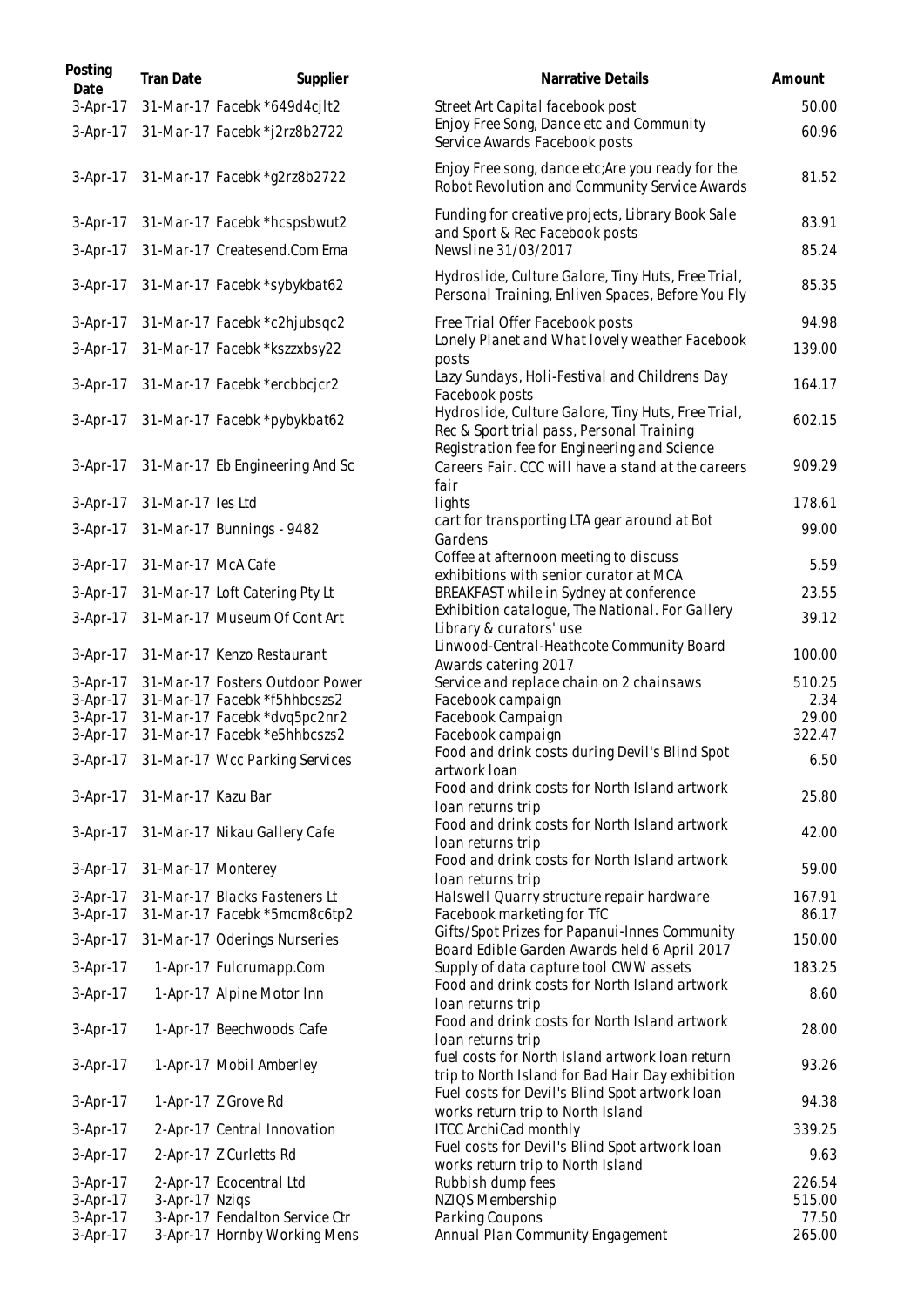| Posting<br>Date        | Tran Date      | Supplier                                                         | Narrative Details                                                                           | Amount          |
|------------------------|----------------|------------------------------------------------------------------|---------------------------------------------------------------------------------------------|-----------------|
| $3-Apr-17$<br>3-Apr-17 |                | 3-Apr-17 Ccc Parking<br>3-Apr-17 Mitre 10 Beckenham              | Parking for Town Hall Meeting<br>hardware for new signs installation                        | 5.15<br>42.72   |
| 3-Apr-17               |                | 3-Apr-17 The Kitchen Cafe                                        | Catering for Metro Sports Facility Advisory Group<br>Meeting                                | 14.10           |
| 3-Apr-17               |                | 3-Apr-17 The Kitchen Cafe                                        | Catering for Metro Sports Facility Advisory Group<br>Meeting                                | 26.90           |
| 3-Apr-17               |                | 3-Apr-17 Nzls Cle - Zeald                                        | Webinar - CPD requirement - Liability of Local<br>Authorities                               | 645.00          |
| 3-Apr-17               |                | 3-Apr-17 Ccc Parking                                             | Parking for Meeting at Civic                                                                | 5.50            |
| 4-Apr-17               |                | 2-Apr-17 Yogaglo.Com                                             | Yogaglo training tool for tutors                                                            | 26.39           |
| 4-Apr-17               |                | 3-Apr-17 Institute Of Directo                                    | Governance Essentials Course                                                                | 830.00          |
| 4-Apr-17<br>4-Apr-17   |                | 3-Apr-17 Nz Post Internationa<br>3-Apr-17 Business Fitness Nz    | Customs clearance and import costs<br>Webinar Managing Sick Leave & Medical                 | 86.25<br>184.00 |
|                        |                |                                                                  | Incapacity                                                                                  |                 |
| 4-Apr-17               |                | 3-Apr-17 New World Fendalton                                     | chocolates for display                                                                      | 23.31           |
| 4-Apr-17               |                | 3-Apr-17 Eccocentral Ltd                                         | dump fees apr 2017                                                                          | 28.92           |
| 4-Apr-17               |                | 3-Apr-17 Plantorama                                              | plants for Council landscape project                                                        | 1143.77         |
| 4-Apr-17               |                | 3-Apr-17 Lep Engineering Plastics                                | Teflon for base of Wayne Youle Alone Time crates                                            | 505.20          |
| $4-Apr-17$             |                | 3-Apr-17 Createsend.Com Ema                                      | <b>Gymnastics Term One Bookings</b>                                                         | 9.43            |
| 4-Apr-17               |                | 3-Apr-17 Createsend.Com Ema                                      | Rec and Sport reminder: Two weeks left on your<br>free trial!)                              | 14.38           |
| 4-Apr-17               |                | 3-Apr-17 Createsend.Com Ema                                      | Swimsmart - Process for booking term 2 2017                                                 | 38.32           |
| 4-Apr-17               |                | 3-Apr-17 Harvey Norman Moorehouse                                | speaker spliter for workshop                                                                | 14.95           |
| 4-Apr-17               |                | 3-Apr-17 Campaignmonitor.Co                                      | Library quarterly newsletter                                                                | 908.93          |
| 4-Apr-17               |                | 3-Apr-17 Outsider Mountain Sprt                                  | Wetweather overtrousers                                                                     | 92.98<br>178.33 |
| 4-Apr-17<br>4-Apr-17   |                | 3-Apr-17 Nz Safety Blackwoods<br>3-Apr-17 Caltex Hornby          | Health and Safety-PPE jacket for Housing staff<br>Milk for tearoom                          | 7.20            |
| 4-Apr-17               |                | 3-Apr-17 Laura Fergusson Trust (Ca                               | Catering for Papanui-Innes Community Board<br>Community Pride Garden Awards 2017 held on 20 | 1251.31         |
| 4-Apr-17               |                | 4-Apr-17 Mitre 10 Mega Papanui                                   | March 2017<br>Dish wash tabs. Knead It Aqua                                                 | 302.33          |
|                        |                |                                                                  | Replacement filter for vacuum                                                               |                 |
| 4-Apr-17<br>4-Apr-17   |                | 4-Apr-17 Ferrymead Mitre 10 Mega<br>4-Apr-17 Wsl Eastgate        | cleaner. Replacement battery for smoke alarm.<br>A4 envelopes for recruitment round         | 69.83<br>29.97  |
| 4-Apr-17               |                | 4-Apr-17 Father Rabbit Ltd                                       | Product for resale                                                                          | 1092.80         |
| 4-Apr-17               |                | 4-Apr-17 James Bull & Co                                         | 6 x H padlocks for BG & HP gates                                                            | 434.70          |
| 4-Apr-17               |                | 4-Apr-17 Countdown Chch Airport                                  | Coffee supplies for The Antarctic Office                                                    | 11.80           |
| 4-Apr-17               |                | 4-Apr-17 New World South City                                    | Milk for full day Volunteer training 5/4/17                                                 | 4.49            |
| 4-Apr-17               |                | 4-Apr-17 Hydraquip                                               | Repair Karcher floor scrubber                                                               | 232.09          |
| 4-Apr-17               |                | 4-Apr-17 London Street Dairy                                     | Milk for South Team meeting at Lyttelton<br>Boardroom                                       | 4.50            |
| 4-Apr-17               | 4-Apr-17 Solgm |                                                                  | SOLGM seminar on funding of community<br>facilities - Chch                                  | 667.00          |
| 4-Apr-17               |                | 4-Apr-17 Countdown                                               | Milk for Port Hills tearoom                                                                 | 22.70           |
| 4-Apr-17               |                | 4-Apr-17 Property Council Nz                                     | Property Council Generic Retail Lease Document                                              | 77.23           |
| 4-Apr-17               |                | 4-Apr-17 Mitre 10 Rangiora                                       | New broom for Camp toilets                                                                  | 24.98           |
| 4-Apr-17               |                | 4-Apr-17 Wsl Rangiora                                            | 3 x coloured ink for printer                                                                | 458.99          |
| 4-Apr-17<br>4-Apr-17   |                | 4-Apr-17 Placemakers Riccarton<br>4-Apr-17 Mitre 10 Mega Papanui | chest handles for crates                                                                    | 60.48<br>145.52 |
| $4-Apr-17$             |                | 4-Apr-17 Countdown                                               | Terracotta pots for alpine collection potting<br>Milk and bread for re sale in the shop     | 38.98           |
| 5-Apr-17               |                | 16-Mar-17 Reference Publishing                                   | sub renewal for Commercial Horticulture                                                     | 57.50           |
| 5-Apr-17               |                | 2-Apr-17 Gm Cabs Pty Ltd                                         | magazine.<br>Taxi to SYD airport (inbound transfer at own                                   | 66.96           |
| 5-Apr-17               |                | 3-Apr-17 Paypal *toodlesnood                                     | expense on train)<br>Product for resale                                                     | 76.02           |
| 5-Apr-17               |                | 3-Apr-17 Pizza Hut - 760                                         | food purchased for the annual plan drop in<br>session with the community                    | 38.00           |
| 5-Apr-17               |                | 3-Apr-17 Paypal *mezcraftsuk                                     | Library subscription Rowan Knitting 1 no.60                                                 | 41.13           |
| 5-Apr-17               |                | 3-Apr-17 Paypal *mezcraftsuk                                     | Library subscription Rowan Knitting 6                                                       | 41.13           |
| 5-Apr-17               |                | 3-Apr-17 Paypal *mezcraftsuk                                     | Library subscription Rowan Knitting 3 no.60                                                 | 41.13           |
| 5-Apr-17               |                | 3-Apr-17 Paypal *mezcraftsuk                                     | Library subscription Rowan Knitting 5 no.60                                                 | 41.13           |
| 5-Apr-17               |                | 3-Apr-17 Paypal *mezcraftsuk                                     | Library subscription Rowan Knitting 4 no.60                                                 | 41.13           |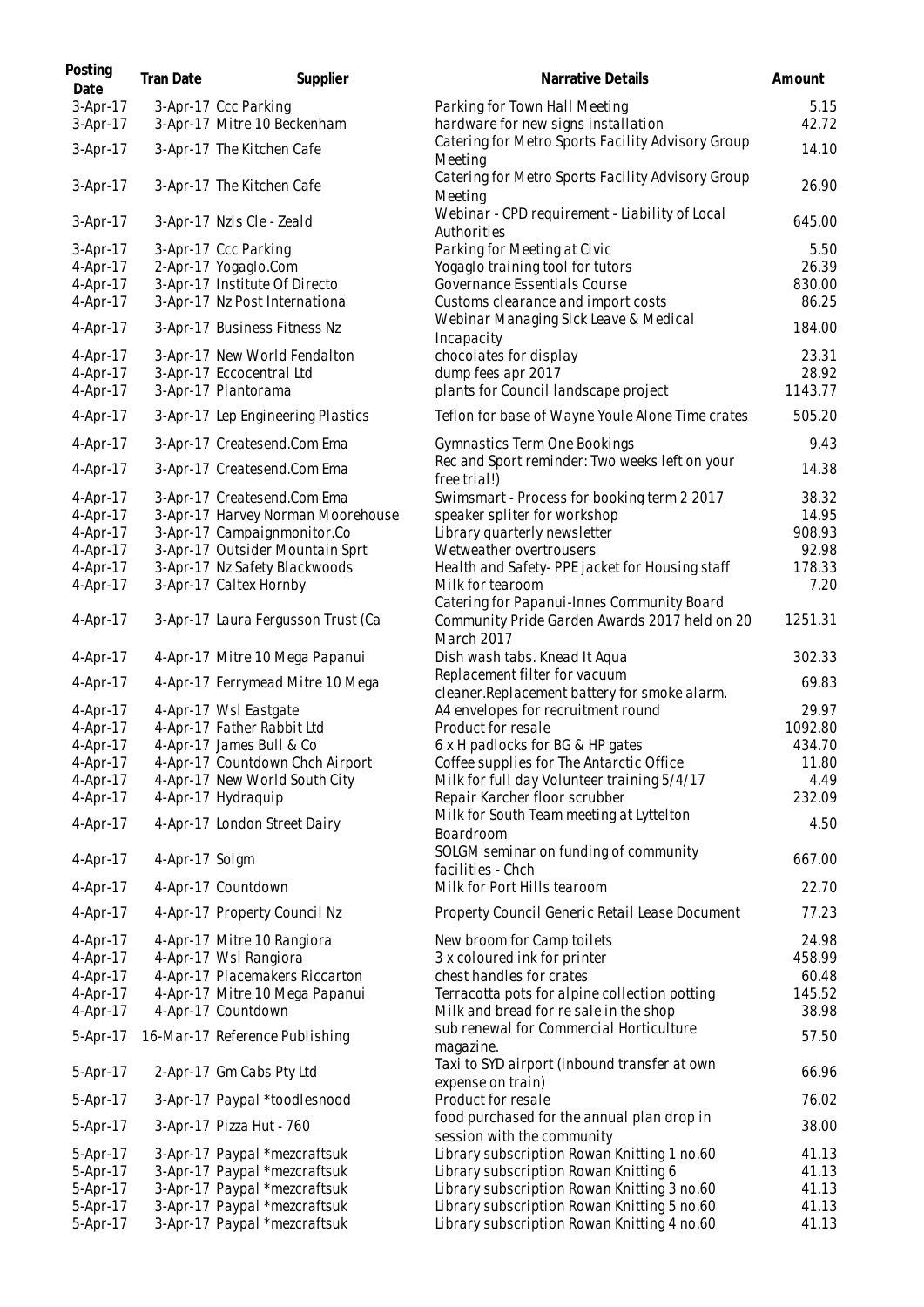| Posting<br>Date | Tran Date        | Supplier                           | Narrative Details                                                                          | Amount |
|-----------------|------------------|------------------------------------|--------------------------------------------------------------------------------------------|--------|
| 5-Apr-17        |                  | 3-Apr-17 Paypal *mezcraftsuk       | Library subscription Rowan Knitting 2 no.60                                                | 41.13  |
| 5-Apr-17        |                  | 3-Apr-17 Paypal *mezcraftsuk       | Library subscription Rowan Knitting 3                                                      | 73.56  |
| 5-Apr-17        |                  | 3-Apr-17 Paypal *mezcraftsuk       | Library subscription Rowan Knitting 1                                                      | 74.95  |
| 5-Apr-17        |                  | 3-Apr-17 Paypal *mezcraftsuk       | Library subscription Rowan Knitting 5                                                      | 74.95  |
| 5-Apr-17        |                  | 3-Apr-17 Paypal *mezcraftsuk       | Library subscription Rowan Knitting 6                                                      | 74.95  |
| 5-Apr-17        |                  | 3-Apr-17 Paypal *mezcraftsuk       | Library subscription Rowan Knitting 4                                                      | 74.95  |
| 5-Apr-17        |                  | 3-Apr-17 Paypal *mezcraftsuk       | Library subscription Rowan Knitting 2                                                      | 74.95  |
| 5-Apr-17        |                  | 3-Apr-17 Bookdepository.Com        | Harold and the Purple Crayon book for the<br>KidsFest programme of the same name           | 12.65  |
| 5-Apr-17        |                  | 4-Apr-17 Home And Castle Hardware  | Holiday Programme                                                                          | 12.90  |
| 5-Apr-17        |                  | 4-Apr-17 Ecocentral Ltd            | Site clean up                                                                              | 48.20  |
| 5-Apr-17        |                  | 4-Apr-17 Wilson Parking            | Near Civic Offices for Media Skills Training                                               | 6.60   |
| 5-Apr-17        |                  | 4-Apr-17 Createsend.Com Ema        | Art Gallery Newsletter                                                                     | 115.08 |
| 5-Apr-17        |                  | 4-Apr-17 The Sensory Corner        | staff training - Making Sense of your senses                                               | 285.00 |
| 5-Apr-17        |                  | 4-Apr-17 The Kitchen Cafe          | Morning tea for Runanga Stormwater Consent<br>meeting                                      | 99.00  |
| 5-Apr-17        |                  | 4-Apr-17 Bunnings - 9482           | Brushes, tape                                                                              | 9.96   |
| 5-Apr-17        |                  | 4-Apr-17 Bunnings - 9482           | Replacement tap                                                                            | 36.21  |
| 5-Apr-17        |                  | 4-Apr-17 P B Tech Online 095269200 | Phone chargers and wall chargers stock                                                     | 148.88 |
| 5-Apr-17        |                  | 4-Apr-17 Leading Edge Automot      | 4G aerial for Mob Van 1 - SO                                                               | 730.19 |
| 5-Apr-17        |                  | 4-Apr-17 Sq *2englishbirds Pty     | Jewellery for resale in B G V C giftshop                                                   | 871.50 |
| 5-Apr-17        |                  | 4-Apr-17 French Bakery Limited     | French Bakery - Catering for Spreydon-Cashmere<br>Community Board meeting on 24 March 2017 | 68.60  |
| 5-Apr-17        |                  | 5-Apr-17 Wsl Eastgate              | A4 envelopes for recruitment round                                                         | 19.98  |
| 5-Apr-17        |                  | 5-Apr-17 New World Stanmore        | Catering                                                                                   | 200.00 |
| 5-Apr-17        |                  | 5-Apr-17 Green Cabs Limited        | Taxi whilst working at MBIE in Wellington.                                                 | 37.60  |
| 5-Apr-17        |                  | 5-Apr-17 Gold Band Taxis           | Taxi whilst working at MBIE in Wellington.                                                 | 40.00  |
| 5-Apr-17        |                  | 5-Apr-17 Pak N Save Riccarton      | tea bags for staff cafe                                                                    | 17.16  |
| 5-Apr-17        |                  | 5-Apr-17 Swanndri Christchurch     | water proof wax for staff wet weather gear                                                 | 34.95  |
| 5-Apr-17        |                  | 5-Apr-17 Bselect - Moorhouse Ave   | replace & fit 2 new wheelbarrow tyres                                                      | 113.00 |
| 5-Apr-17        |                  | 5-Apr-17 Ferrymead Mitre 10 Mega   | <b>Workshop Consumables</b>                                                                | 224.95 |
| 5-Apr-17        |                  | 5-Apr-17 The Chain Man Ltd         | Braid for posters                                                                          | 145.44 |
| 5-Apr-17        |                  | 5-Apr-17 Ccc Parking               | Parking for city centre meeting                                                            | 3.60   |
| 5-Apr-17        |                  | 5-Apr-17 Ccc Parking               | City Centre parking for meeting                                                            | 6.70   |
| 5-Apr-17        |                  |                                    |                                                                                            |        |
|                 |                  | 5-Apr-17 Gordon Harris Chch        | Install equipment for Wayne Youle                                                          | 85.67  |
| 5-Apr-17        |                  | 5-Apr-17 Twl 128 Hornby            | 5-3-06-4160 Event Expenses Blondie/Cyndi L                                                 | 50.00  |
| 5-Apr-17        |                  | 5-Apr-17 Fendalton Service Ctr     | Parking Coupons for Elected Member                                                         | 31.00  |
| 5-Apr-17        |                  | 5-Apr-17 Countdown                 | Walk n Talk expenses                                                                       | 23.09  |
| 5-Apr-17        | 5-Apr-17 Nzigs   |                                    | NZIQS Membership Subscription                                                              | 515.00 |
| 5-Apr-17        |                  | 5-Apr-17 New World South City      | cookies and juice for the end of the Colour Club<br>after school art classes.              | 10.47  |
| 5-Apr-17        |                  | 5-Apr-17 Briscoes Chch Salisbury   | Small milk jugs for Mayor Office                                                           | 7.98   |
| 5-Apr-17        |                  | 5-Apr-17 Briscoes Chch Salisbury   | Water glasses, mugs, jugs for office/meeting use                                           | 103.30 |
| 5-Apr-17        |                  | 5-Apr-17 Pgg Wrightson Chch        | gudgeon screws for new gate at Montgomery Spur                                             | 18.98  |
| 5-Apr-17        |                  | 5-Apr-17 Pgg Wrightson Chch        | new gate for mtb cattle grid at Montgomery Spur<br>Res                                     | 208.44 |
| 5-Apr-17        |                  | 5-Apr-17 Twl 220 Riccarton         | Wet Weather trousers                                                                       | 25.00  |
| 5-Apr-17        |                  | 5-Apr-17 Parsley And Sage          | Parsley & Sage - Catering for Spreydon-Cashmere<br>Community Board meeting on 4 April 2017 | 159.85 |
| $6-Apr-17$      |                  | 4-Apr-17 P693 Armagh Courts        | Town Hall Council briefing                                                                 | 7.60   |
| $6-Apr-17$      |                  | 4-Apr-17 Paknsave Moorhouse        | Volunteer Rescue Exercise                                                                  | 177.42 |
| 6-Apr-17        |                  | 4-Apr-17 Paknsave Moorhouse        | Gluten free slice purchased to be included in the<br>catering purchased retirement         | 5.49   |
| $6-Apr-17$      |                  | 4-Apr-17 Formassembly.Com          | ITDC FormAssembly 2017-04                                                                  | 383.12 |
| $6-Apr-17$      |                  | 5-Apr-17 Nz Safety Blackwoods      | Work clothing                                                                              | 149.50 |
| $6-Apr-17$      |                  | 5-Apr-17 Redpaths Ferry Road       | Spare fluro tubes                                                                          | 241.40 |
| $6-Apr-17$      |                  | 5-Apr-17 Astoria Cafe              | Share of brunch meeting while in Wellington on<br>Antractic Office business                | 20.00  |
| $6-Apr-17$      |                  | 5-Apr-17 Createsend.Com Ema        | LDRP - Edmonds Park Newsletter                                                             | 12.48  |
| $6-Apr-17$      |                  | 5-Apr-17 Kmart - Riccarton         | Volunteer Rescue Exercise                                                                  | 15.00  |
| 6-Apr-17        | 5-Apr-17 2 Cheap |                                    | poster paint for children's activities                                                     | 8.00   |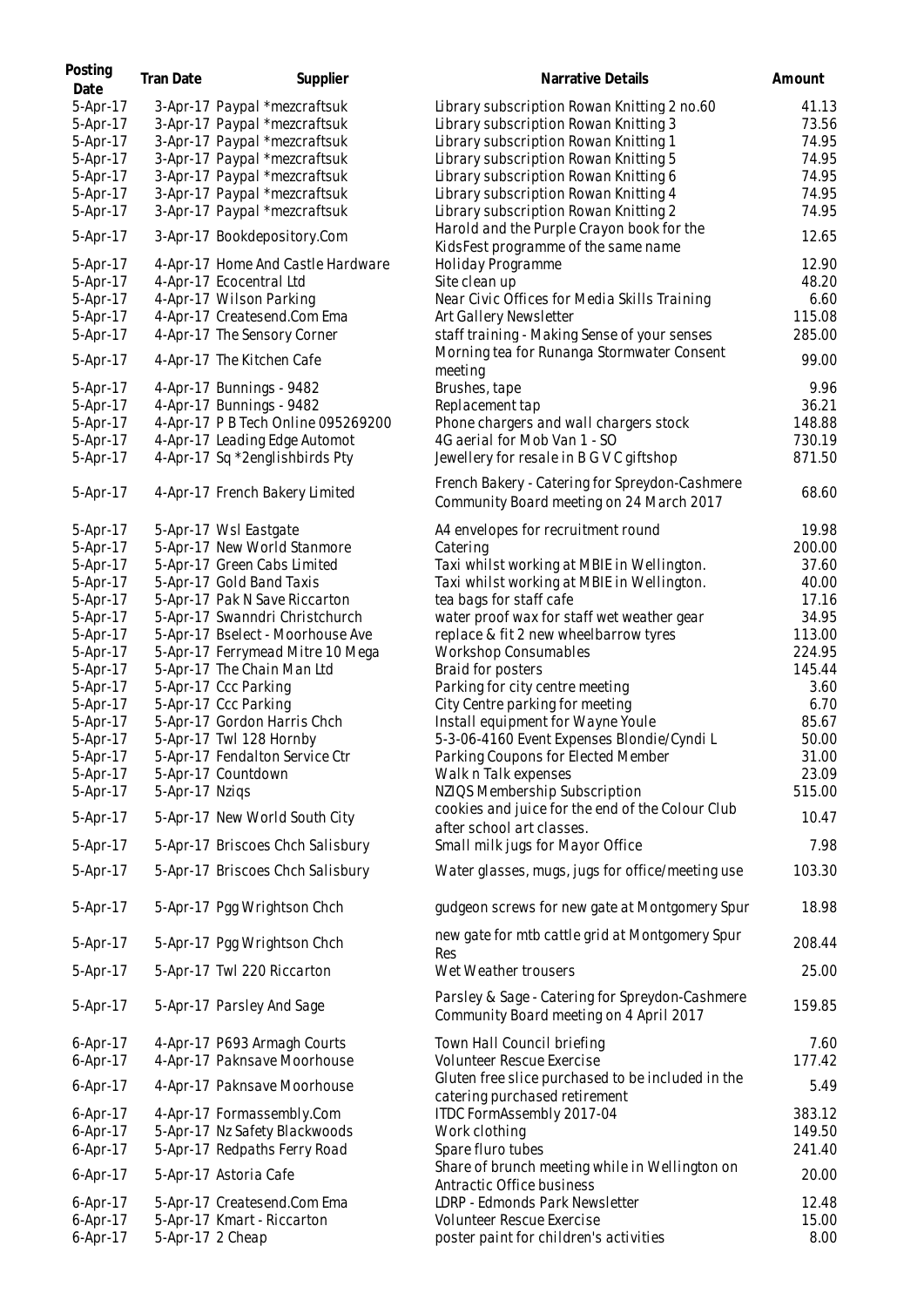| Posting<br>Date | Tran Date        | Supplier                          | Narrative Details                                                                                    | Amount  |
|-----------------|------------------|-----------------------------------|------------------------------------------------------------------------------------------------------|---------|
| 6-Apr-17        |                  | 5-Apr-17 Bp Connect Marshlands    | Milk for BLFP                                                                                        | 8.58    |
| $6-Apr-17$      |                  | 5-Apr-17 Parkhouse Rd Garden      | Mulch for section A                                                                                  | 387.10  |
| 6-Apr-17        |                  | 5-Apr-17 Nz Safety Blackwoods     | Health and Safety-PPE jacket                                                                         | 116.87  |
| 6-Apr-17        |                  | 5-Apr-17 Nz Safety Blackwoods     | Safety Gear for staff                                                                                | 92.36   |
| $6-Apr-17$      |                  | 5-Apr-17 Nz Safety Blackwoods     | 2x work boots plus 1pr of socks                                                                      | 340.58  |
| $6-Apr-17$      |                  | 5-Apr-17 Casbolts                 | New gloves                                                                                           | 59.00   |
| 6-Apr-17        |                  | 5-Apr-17 Xcm Group Limited        | x2 cargo pants                                                                                       | 110.17  |
| 6-Apr-17        |                  | 5-Apr-17 Couplands Bakeries       | Couplands - Catering for Older Adults network<br>meeting on 5 April 2017.                            | 11.97   |
| 6-Apr-17        |                  | 6-Apr-17 Briscoes                 | Coat racks for HR                                                                                    | 65.00   |
| $6-Apr-17$      |                  | 6-Apr-17 Countdown                | Paper cups for water fountain                                                                        | 13.80   |
| 6-Apr-17        |                  | 6-Apr-17 Manukau Golf Club Inc    | Event attendance during Recreation conference in<br>Auckland                                         | 65.00   |
| 6-Apr-17        |                  | 6-Apr-17 Sthn Institute Of Techn  | NZ Diploma in Business (Level 5) - PM Qual.\$0<br>fees / \$549 for Admin and NZQA costs              | 549.00  |
| $6-Apr-17$      |                  | 6-Apr-17 Pak N Save Northlands    | Baby wipes for finger print art and other supplies<br>for secret messages, school holiday activities | 7.77    |
| $6-Apr-17$      |                  | 6-Apr-17 Ccc Parking              | Parking for meeting at civic                                                                         | 3.60    |
| $6-Apr-17$      |                  | 6-Apr-17 Burwood Produce          | Straw for stock                                                                                      | 10.00   |
| 6-Apr-17        |                  | 6-Apr-17 Paper Plus Nelson        | pens for accession register                                                                          | 10.00   |
| $6-Apr-17$      |                  | 6-Apr-17 Aarque Group Limited     | 10 rolls Jetbond Deluxe 841x90 paper for HP7100<br>large format printer                              | 672.96  |
| $6-Apr-17$      |                  | 6-Apr-17 Xcm Group Limited        | work clothing                                                                                        | 284.34  |
| 6-Apr-17        |                  | 6-Apr-17 Mitre 10 Beckenham       | Urumau reserve group planting supplies                                                               | 243.38  |
| 6-Apr-17        |                  | 6-Apr-17 The Chain Man Ltd        | splicing rope for Wayne Youle project                                                                | 138.00  |
| $6-Apr-17$      |                  | 6-Apr-17 Countdown                | Milk for Carlyle                                                                                     | 6.74    |
| $6-Apr-17$      |                  | 6-Apr-17 Countdown                | Unit Leaving Function                                                                                | 32.38   |
| 6-Apr-17        |                  | 6-Apr-17 Repco Northwood 52       | PenBlue fuel additive and spark plugs for fire<br>pumps                                              | 148.38  |
| 7-Apr-17        |                  | 4-Apr-17 Spotify P02108a10b       | Gallery spotify account                                                                              | 14.99   |
| 7-Apr-17        |                  | 4-Apr-17 Apple NZ 2               | Apple iPad                                                                                           | 1099.00 |
| 7-Apr-17        | 5-Apr-17 Leuven  |                                   | Food whilst working at MBIE in Wellington.                                                           | 41.00   |
| 7-Apr-17        |                  | 5-Apr-17 Www.Aliexpress.Com       | Phone cases and demo branding examples A<br>Wood                                                     | 78.13   |
| 7-Apr-17        |                  | 6-Apr-17 Business Fitness Nz      | Webinar Managing Difficult People                                                                    | 184.00  |
| 7-Apr-17        |                  | 6-Apr-17 Americanos               | Food whilst working at MBIE in Wellington.                                                           | 21.70   |
| 7-Apr-17        |                  | 6-Apr-17 Gold Band Taxis          | Taxi whilst working at MBIE in Wellington.                                                           | 38.40   |
| 7-Apr-17        |                  | 6-Apr-17 Kiwi Cabs                | Taxi whilst working at MBIE in Wellington.                                                           | 40.70   |
| 7-Apr-17        |                  | 6-Apr-17 Trademe Paynow           | Male mannequin for Bi and FE teams displays<br>and promotions                                        | 81.89   |
| 7-Apr-17        | 6-Apr-17 RTL     |                                   | <b>Equipment for Community Events</b>                                                                | 331.34  |
| 7-Apr-17        |                  | 6-Apr-17 New World Bishopdale     | Dishwash                                                                                             | 2.39    |
| 7-Apr-17        |                  | 6-Apr-17 Dollar Store             | Stationery                                                                                           | 2.50    |
| 7-Apr-17        |                  | 6-Apr-17 Trade Tools Ltd          | In House Maintenance - WO                                                                            | 32.91   |
| 7-Apr-17        |                  | 6-Apr-17 Rex Wheels & Castors     | New Store Setup                                                                                      | 1707.70 |
| 7-Apr-17        |                  | 6-Apr-17 Blacks Fasteners Lt      | Bolt for bindery machine                                                                             | 1.16    |
| 7-Apr-17        |                  | 6-Apr-17 Bunnings - 9476          | 5-3-11-4208 Storage lockers and padlocks for<br>Arena                                                | 333.84  |
| 7-Apr-17        |                  | 6-Apr-17 Wishbone Akl Dom Airport | Stakeholder engagement - Recreation conference<br>in Auckland                                        | 7.80    |
| 7-Apr-17        | 6-Apr-17 Jetstar |                                   | Flights to conference incorrectly booked without<br>hold luggage included                            | 83.00   |
| 7-Apr-17        |                  | 6-Apr-17 Bunnings - 9482          | trestle tables for hare cage making                                                                  | 204.88  |
| 7-Apr-17        |                  | 6-Apr-17 Nz Safety Blackwoods     | spray masks for additional staff post fire<br>spraying                                               | 291.65  |
| 7-Apr-17        |                  | 6-Apr-17 Nz Safety Blackwoods     | Sustainability Trial 2017 - Lantern Festival -<br>Equipment - Gloves                                 | 45.58   |
| 7-Apr-17        |                  | 6-Apr-17 Createsend.Com Ema       | Port Hills resident update 6 April 2017                                                              | 15.49   |
| 7-Apr-17        |                  | 6-Apr-17 Createsend.Com Ema       | <b>RSU Fitness Newsletter</b>                                                                        | 130.10  |
| 7-Apr-17        |                  | 6-Apr-17 Hoyts Riccarton          | Volunteer Rescue Exercise                                                                            | 275.00  |
| 7-Apr-17        |                  | 6-Apr-17 Nz Safety Blackwoods     | 7 tubes of Sunscreen lotion for each team vehicle,                                                   | 264.89  |
| 7-Apr-17        |                  | 6-Apr-17 P783 Kilmore Street      | Safety clothing<br><b>CCC Parking</b>                                                                | 6.60    |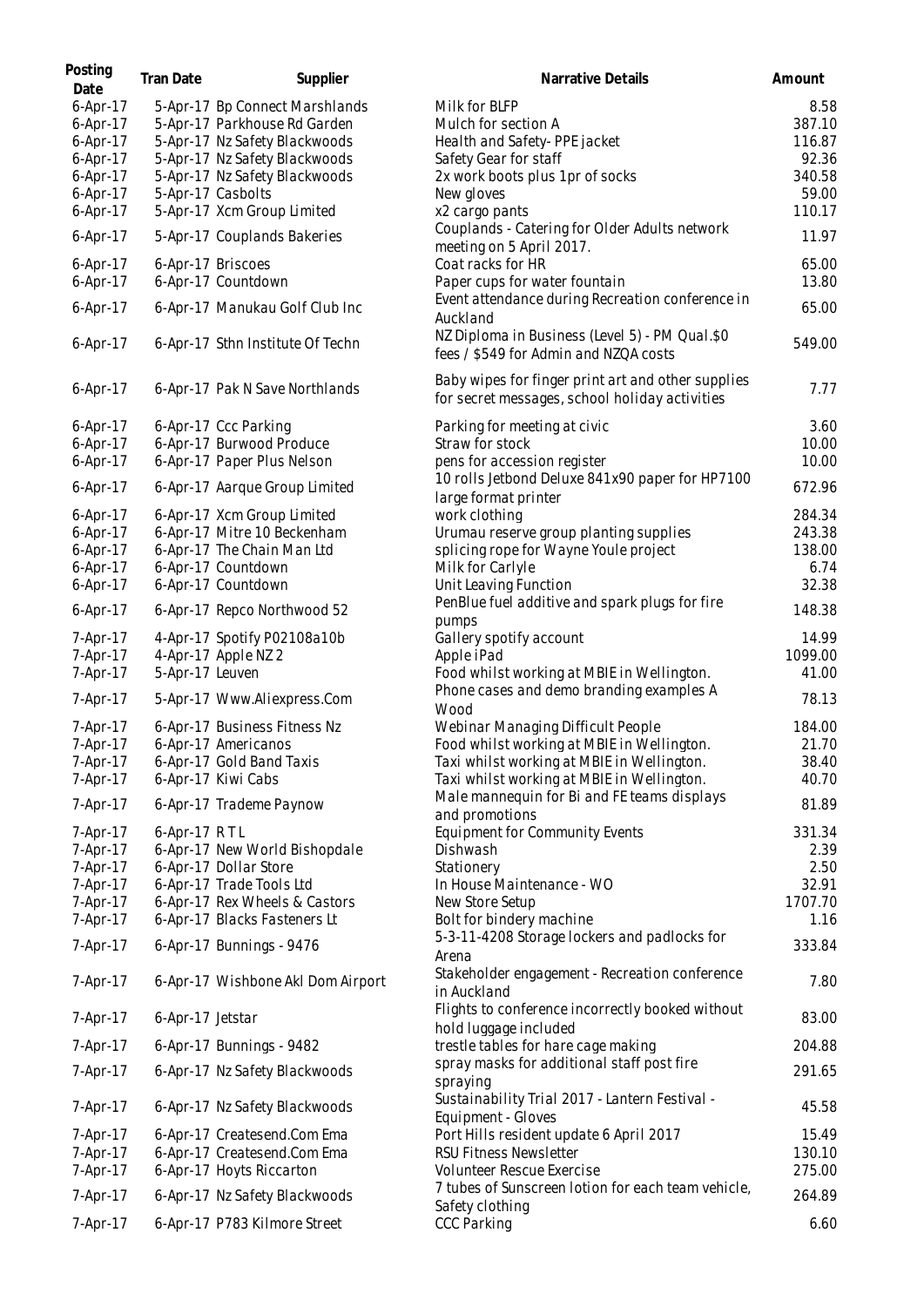| Posting<br>Date | Tran Date | Supplier                           | Narrative Details                                                                | Amount |
|-----------------|-----------|------------------------------------|----------------------------------------------------------------------------------|--------|
| 7-Apr-17        |           | 6-Apr-17 Bunnings - 9482           | Fencing requirements for stock                                                   | 315.85 |
| 7-Apr-17        |           | 6-Apr-17 French Bakery Limited     | Linwood-Central-Heathcote Community Board<br>meeting catering Jan/Feb 2017       | 45.40  |
| 7-Apr-17        |           | 6-Apr-17 French Bakery Limited     | Linwood-Central-Heathcote Community Board<br>meeting catering Jan/Feb 2017       | 45.40  |
| 7-Apr-17        |           | 6-Apr-17 French Bakery Limited     | Linwood-Central-Heathcote Community Board<br>meeting catering Jan/Feb 2017       | 45.40  |
| 7-Apr-17        |           | 6-Apr-17 French Bakery Limited     | Linwood-Central-Heathcote Community Board<br>meeting catering 15 March 2017      | 46.00  |
| 7-Apr-17        |           | 6-Apr-17 French Bakery Limited     | Linwood-Central-Heathcote Community Board<br>meeting catering 13 March 2017      | 46.00  |
| 7-Apr-17        |           | 6-Apr-17 French Bakery Limited     | Linwood-Central-Heathcote Community Board                                        | 46.00  |
| 7-Apr-17        |           | 6-Apr-17 Bunnings - 9476           | meeting catering Jan/Feb 2017<br>For local park volunteer cleanup                | 42.50  |
| 7-Apr-17        |           | 6-Apr-17 Nz Institute Of Surveyors | Online Webinar                                                                   | 115.00 |
| 7-Apr-17        |           | 6-Apr-17 Hutt City Council - Dowse | Loan costs for the Don Peebles exhibition                                        | 170.00 |
| 7-Apr-17        |           | 6-Apr-17 Bunnings - 9476           | Hilux tie downs for roof rack                                                    | 26.73  |
| 7-Apr-17        |           | 6-Apr-17 Registrars.Org            | Australasian Registrars Committee membership<br>fee                              | 61.32  |
| 7-Apr-17        |           | 6-Apr-17 Wilson Parking            | Parking for training @ Civic                                                     | 5.60   |
| 7-Apr-17        |           | 6-Apr-17 Couplands Bakeries        | Food for Unit Leaving Function                                                   | 42.86  |
|                 |           |                                    | Koha/Gift in appreciation for voluntary                                          |        |
| 7-Apr-17        |           | 7-Apr-17 Ballantynes               | independent advice on Business Change Board                                      | 55.00  |
| 7-Apr-17        |           | 7-Apr-17 Trademe Paynow            | Female mannequin for RE and BI displays and<br>promotions                        | 101.89 |
| 7-Apr-17        |           | 7-Apr-17 Toms Emporium             | 5-3-08-4401 Hairdressing station supplies                                        | 621.90 |
| 7-Apr-17        |           | 7-Apr-17 Ccc Parking               | carparking for city meeting                                                      | 5.15   |
| 7-Apr-17        |           | 7-Apr-17 Pak N Save Riccarton      | Food items for farewell                                                          | 157.59 |
| 7-Apr-17        |           | 7-Apr-17 James Bull & Co           | Master Keys for Shirley SS - Aranui - Wainoni CC                                 | 39.10  |
| 7-Apr-17        |           | 7-Apr-17 Twl 175 South City        | Volunteer Rescue Exercise                                                        | 8.98   |
| 7-Apr-17        |           | 7-Apr-17 New World Lincoln         | Volunteer Rescue Exercise<br>5 No. 10L commercial Wet & Forget for summer        | 66.20  |
| 7-Apr-17        |           | 7-Apr-17 Wet & Forget Limited      | Pools                                                                            | 900.00 |
| 7-Apr-17        |           | 7-Apr-17 Briscoes Chch Salisbury   | toasters for the staff kitchens<br>Flowers on Cashmere - 2 Wreaths for ANZAC Day | 119.97 |
| 7-Apr-17        |           | 7-Apr-17 Flowers On Cashmere       | Services 2017                                                                    | 400.00 |
| 10-Apr-17       |           | 6-Apr-17 Christchurch Airport      | Parking at airport when attending NZPI<br>conference                             | 75.00  |
| 10-Apr-17       |           | 6-Apr-17 Fulcrumapp.Com            | monthly subscription to app for Urban Rangers<br>for supplies calucation         | 73.47  |
| 10-Apr-17       |           | 6-Apr-17 Gus*spot Messenger        | GPS location device Port Hills "Spot"                                            | 264.46 |
| 10-Apr-17       |           | 6-Apr-17 Whitcoulls Thepalms 47    | Connect 4 game for Young Adult area                                              | 24.99  |
| 10-Apr-17       |           | 7-Apr-17 Trumba Corporation        | Trumba monthly licence                                                           | 192.24 |
| 10-Apr-17       |           | 7-Apr-17 Sfs Akl D Shaky Isles     | Stakeholder engagement - Recreation conference<br>in Auckland                    | 8.50   |
| 10-Apr-17       |           | 7-Apr-17 Christchurch Airport      | cost of overnight car parking at airport                                         | 50.00  |
| 10-Apr-17       |           | 7-Apr-17 The Coffee Club Christchu | Meeting with LIDOS (US Programme Manager)                                        | 9.70   |
| 10-Apr-17       |           | 7-Apr-17 Kmart - Riccarton         | Items for farewell                                                               | 10.99  |
| 10-Apr-17       |           | 7-Apr-17 Bp Connect Bush Inn       | Bags of ice for function                                                         | 18.00  |
| 10-Apr-17       |           | 7-Apr-17 Createsend.Com Ema        | Newsline 7 April                                                                 | 85.02  |
| 10-Apr-17       |           | 7-Apr-17 Createsend.Com Ema        | Newsline 7 April                                                                 | 85.12  |
| 10-Apr-17       |           | 7-Apr-17 Www.Aliexpress.Com        | Materials for library displays                                                   | 50.75  |
| 10-Apr-17       |           | 7-Apr-17 Cotters Electrical Ltd    | Vacuum parts for vac at Ta Hapua                                                 | 141.00 |
| 10-Apr-17       |           | 7-Apr-17 Resene Paints             | wayne youle paint                                                                | 419.64 |
| 10-Apr-17       |           | 7-Apr-17 Eb *social Procurement    | Course attendance - 3 May 2017                                                   | 611.85 |
| 10-Apr-17       |           | 7-Apr-17 Eb *social Procurement    | Course attendance - 3 May 2017                                                   | 611.85 |
| 10-Apr-17       |           | 7-Apr-17 Cyclone Cycles & Mowers L | new chain for ms 200                                                             | 38.50  |
| 10-Apr-17       |           | 7-Apr-17 Dotmar Engineering Plast  | 10 No. O rings for manual vacuum pump at<br>Pioneer                              | 19.14  |
| 10-Apr-17       |           | 7-Apr-17 Grossman Trade Tools      | Repair of electric hedge trimmers                                                | 140.19 |
| 10-Apr-17       |           | 7-Apr-17 Trenches Restaurant Bar   | Misc Eployment Exp - farewell function for Steve<br>Firth                        | 79.50  |
| 10-Apr-17       |           | 7-Apr-17 Eccocentral Ltd           | disposal of confiscated stereos                                                  | 14.46  |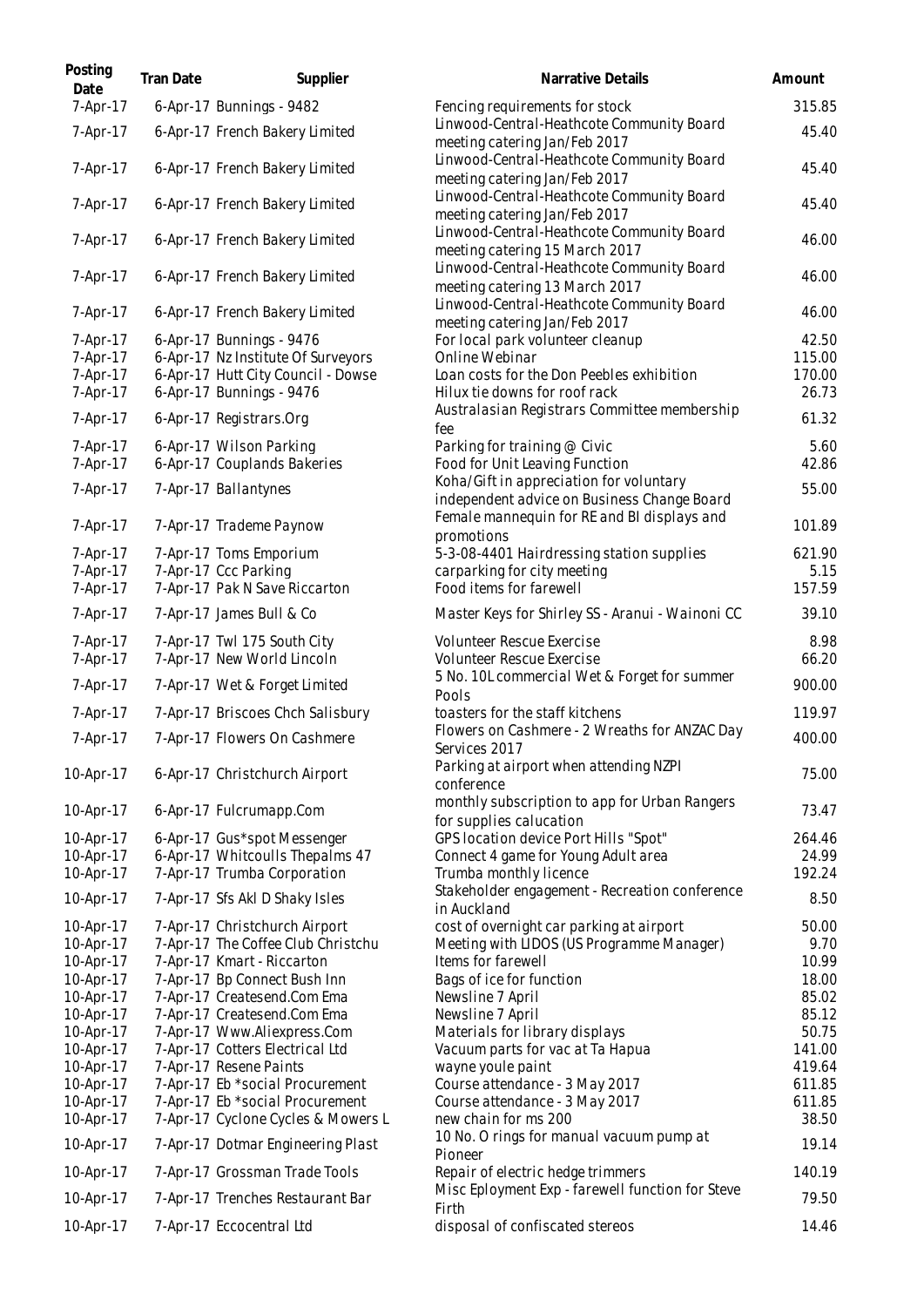| Posting<br>Date        | Tran Date          | Supplier                                                 | Narrative Details                                                                                            | Amount             |
|------------------------|--------------------|----------------------------------------------------------|--------------------------------------------------------------------------------------------------------------|--------------------|
| 10-Apr-17<br>10-Apr-17 |                    | 7-Apr-17 Intech Intruments Ltd<br>8-Apr-17 Toms Emporium | Credit Voucher Intech Intruments Ltd<br>Resources for School holiday Photo booth                             | $-668.15$<br>11.70 |
| 10-Apr-17              |                    | 8-Apr-17 Countdown                                       | Materials for 3D Construction Lesson Term 1<br>2017                                                          | 22.11              |
| 10-Apr-17              |                    | 8-Apr-17 Mad Butcher Ferry Road                          | Sausages full day Volunteer Rescue Cliff Dale<br>Exercise                                                    | 45.00              |
| 10-Apr-17              |                    | 8-Apr-17 Subway Ferry Road                               | Food full day Volunteer Rescue Cliff Dale Exercise                                                           | 418.90             |
| 10-Apr-17              |                    | 8-Apr-17 Specsavers Hornby                               | Eye Exam and Prescription                                                                                    | 99.00              |
| 10-Apr-17              |                    | 8-Apr-17 Waterforce Limited                              | <b>Irrigation Fittings</b>                                                                                   | 23.91              |
| 10-Apr-17              |                    | 8-Apr-17 Ecocentral Ltd                                  | Dump fees                                                                                                    | 28.92              |
| 10-Apr-17              |                    | 9-Apr-17 Bunnings - 9482                                 | Safety Clothing                                                                                              | 179.70             |
| 10-Apr-17              |                    | 10-Apr-17 Twl 123 Eastgate                               | Cleaning materials for ablutions.                                                                            | 27.97              |
| 10-Apr-17              |                    | 10-Apr-17 Placemakers Riccarton                          | 5 bags of Coldpatch for path pothole repairs                                                                 | 215.96             |
| 10-Apr-17              |                    | 10-Apr-17 Kauri Park Nurseries                           | plants for Council landscape project                                                                         | 217.35             |
| 10-Apr-17              |                    | 10-Apr-17 Countdown                                      | Milk for Carlyle Street staffroom                                                                            | 6.74               |
| 10-Apr-17              |                    | 10-Apr-17 Twl 175 South City                             | 5-3-06-4160 Hairdressing station supplies -<br>Blondie & Cyndi Lauper                                        | 66.10              |
| 10-Apr-17              |                    | 10-Apr-17 New World Halswell                             | catering for the whanau ceremony on Monday at<br>Te Hāpua for the handing of the Aunty Cath                  | 44.82              |
|                        |                    |                                                          | artworks                                                                                                     |                    |
| 10-Apr-17              |                    | 10-Apr-17 Relish Catering                                | Catering for the Board Meting                                                                                | 154.22             |
| 10-Apr-17              |                    | 10-Apr-17 New World South City                           | Volunteer Rescue Exercise                                                                                    | 104.68             |
| 10-Apr-17              |                    | 10-Apr-17 Just Incredible                                | Props for holiday programmes libraries                                                                       | 16.49              |
| 10-Apr-17              |                    | 10-Apr-17 Caltex Redwood                                 | Milk for staff room                                                                                          | 3.70               |
| 11-Apr-17              |                    | 7-Apr-17 Ryder NZ Ltd                                    | gas bottle swap                                                                                              | 119.60             |
| 11-Apr-17              |                    | 9-Apr-17 Sprout Social                                   | <b>ITDC Sprout Social Monthly sub</b>                                                                        | 476.36             |
| 11-Apr-17              |                    | 10-Apr-17 Business Fitness Nz                            | Webinar Restructuring & Redundancy                                                                           | 184.00             |
| 11-Apr-17              |                    | 10-Apr-17 Bp 2go Linwood                                 | Midge Control - Fuel for boat                                                                                | 43.13              |
| 11-Apr-17              |                    | 10-Apr-17 Createsend.Com Ema                             | Nga Puna Wai newsletter                                                                                      | 17.76              |
| 11-Apr-17              |                    | 10-Apr-17 Rex Wheels & Castors                           | castors for Wayne Youle's arcade machine                                                                     | 19.90              |
| 11-Apr-17              |                    | 10-Apr-17 Nz Safety Blackwoods                           | PPE gear for Social Housing PM team                                                                          | 382.68             |
| 11-Apr-17              |                    | 10-Apr-17 Nz Property Inst Inc                           | Part pay of Prop Inst. membership                                                                            | 500.00             |
| 11-Apr-17              |                    | 10-Apr-17 Akaroa Auto Centre Ltd                         | New Mower Deck Belt                                                                                          | 88.50              |
| 11-Apr-17              |                    | 10-Apr-17 Oborns Nautical Rcctn                          | locking pins for survey instrument poles                                                                     | 83.00              |
| 11-Apr-17              |                    | 10-Apr-17 Ecocentral Ltd                                 | Rubbish dump fee<br>Cards for resale in BG VC                                                                | 168.70             |
| 11-Apr-17              | 10-Apr-17 Artearoa | 11-Apr-17 Christchurch City Cncl                         |                                                                                                              | 111.55<br>31.00    |
| 11-Apr-17<br>11-Apr-17 |                    | 11-Apr-17 Fairfax Media (Ps)                             | Parking Coupons for staff meetings at Civic.                                                                 | 269.18             |
| 11-Apr-17              |                    | 11-Apr-17 Paper Plus New Brighton                        | Monthly press account for March<br>Holiday programme                                                         | 7.80               |
| 11-Apr-17              |                    | 11-Apr-17 Gold Band Taxis                                | Travel whilst working at MBIE in Wellington                                                                  | 40.40              |
| 11-Apr-17              |                    | 11-Apr-17 Bike Barn Hornby                               | Volunteer cycle maintenance                                                                                  | 287.75             |
| 11-Apr-17              |                    | 11-Apr-17 Gordon Harris Chch                             | Pencil Sharpeners for the Classroom                                                                          | 24.00              |
| 11-Apr-17              |                    | 11-Apr-17 Ace Training                                   | Excel training                                                                                               | 754.98             |
| 11-Apr-17              |                    | 11-Apr-17 Dyers Rd Timber & Bldg                         | Midge Control -                                                                                              | 32.66              |
|                        |                    |                                                          | Charge to Event #21674 Event Expenses - Enable                                                               |                    |
| 11-Apr-17              |                    | 11-Apr-17 Trents Wholesale Ltd                           | Conference                                                                                                   | 65.38              |
| 11-Apr-17              |                    | 11-Apr-17 Ccc Parking                                    | Parking for meetings at Civic                                                                                | 8.50               |
| 11-Apr-17              |                    | 11-Apr-17 Briscoes Riccarton                             | Water Urn for Akaroa Service Centre                                                                          | 199.99             |
| 11-Apr-17              |                    | 11-Apr-17 Ccc Art Gallery Car Prk                        | Car parking for meeting at Civic Office                                                                      | 8.00               |
| 11-Apr-17              |                    | 11-Apr-17 Armstrong Locksmiths                           | Master keys for Gov Bay CC                                                                                   | 36.00              |
| 11-Apr-17              |                    | 11-Apr-17 Ferrymead Mitre 10 Mega                        | Mini trolleys for crate stacking and movement                                                                | 117.48             |
| 11-Apr-17              |                    | 11-Apr-17 Ccc Parking                                    | <b>CCC Parking</b>                                                                                           | 8.25               |
| 11-Apr-17              |                    | 11-Apr-17 Placemakers Riccarton                          | Dumpy Pegs for various setout surveys                                                                        | 203.06             |
| 11-Apr-17              |                    | 11-Apr-17 Mitre 10 Beckenham                             | Tools for volunteers to take fences down                                                                     | 199.10             |
| 11-Apr-17              |                    | 11-Apr-17 Kennards Hire Chch                             | Credit Voucher Kennards Hire Chch                                                                            | $-105.00$          |
| 11-Apr-17              |                    | 11-Apr-17 Kennards Hire Chch                             | deposit for turf cutter                                                                                      | 300.00             |
| 11-Apr-17              |                    | 11-Apr-17 Xcm Group Limited                              | Cargo pants                                                                                                  | 55.09              |
| 11-Apr-17              |                    | 11-Apr-17 New World South City                           | benchmarking incentive grocery vouchers                                                                      | 540.00             |
| 11-Apr-17              |                    | 11-Apr-17 New World South City                           | benchmarking incentive grocery vouchers                                                                      | 540.00             |
| 11-Apr-17              |                    | 11-Apr-17 Countdown                                      | milk for resale in the shop                                                                                  | 29.50              |
| 11-Apr-17              |                    | 11-Apr-17 Father Rabbit Ltd                              | Prints for resale in BG VC giftshop                                                                          | 359.95             |
| 11-Apr-17              |                    | 11-Apr-17 Countdown                                      | Countdown - Catering for Pacific Arts Fono<br>meeting on 11 April 2017. Purchased by<br>Community Developm * | 97.76              |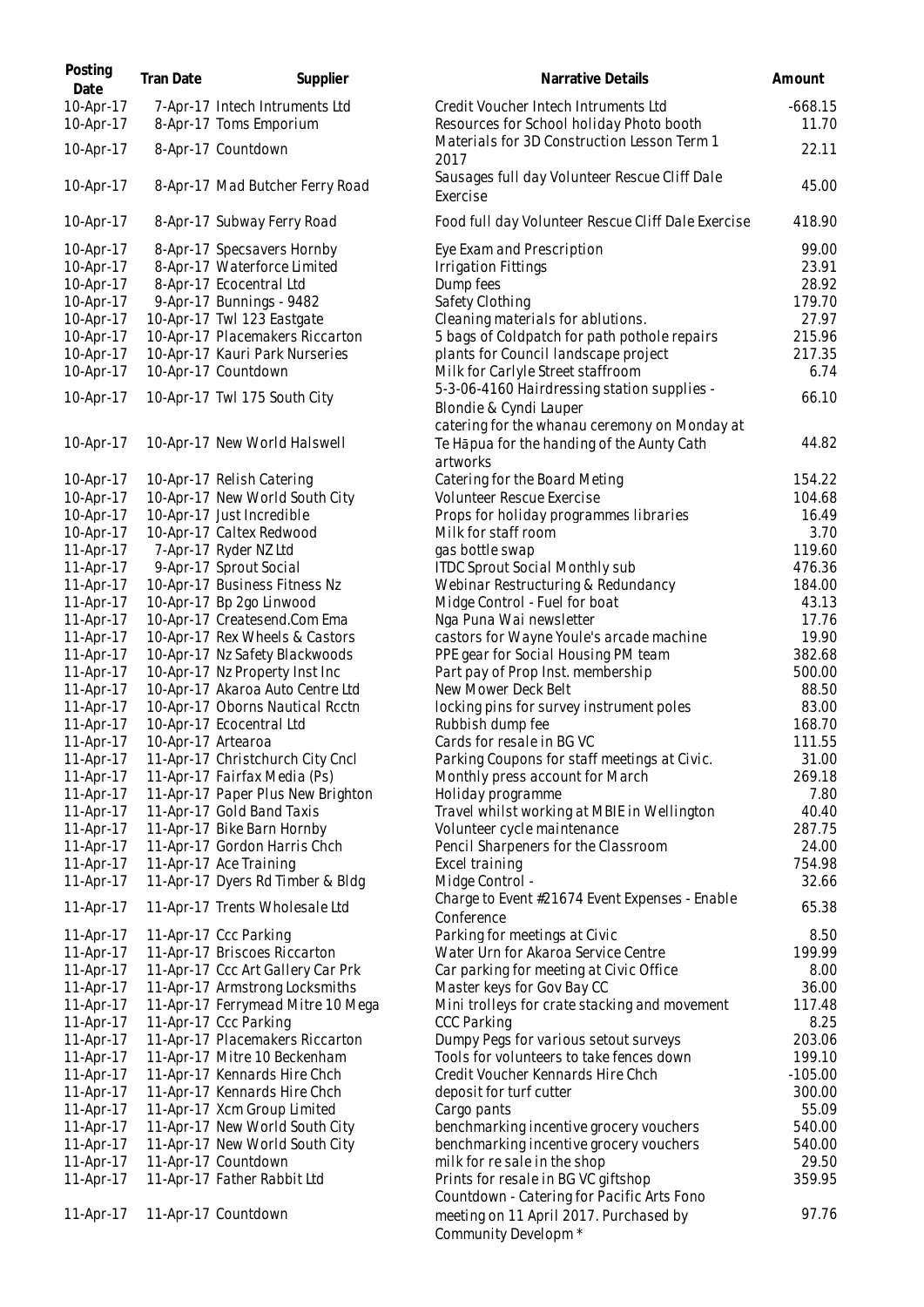| Posting<br>Date        | Tran Date          | Supplier                                                              | Narrative Details                                                                          | Amount            |
|------------------------|--------------------|-----------------------------------------------------------------------|--------------------------------------------------------------------------------------------|-------------------|
| 11-Apr-17              |                    | 11-Apr-17 Cashmere Club                                               | Cashmere Club - Venue hire for Spreydon-<br>Cashmere Garden Awards on 29 March 2017.       | 125.00            |
| 12-Apr-17              |                    | 9-Apr-17 Paypal *until PL                                             | Product for resale                                                                         | 1178.39           |
| 12-Apr-17              |                    | 9-Apr-17 Claridenglobal                                               | ITBR Australasia-Pacific Disaster Management,<br>Recovery & Emergency Communications Forum | 2495.00           |
| 12-Apr-17              |                    | 10-Apr-17 Kelvin Hotel                                                | Accommodation to attend SCNZ Conference -<br>china Sister Cities Committee                 | 270.00            |
| 12-Apr-17              |                    | 10-Apr-17 Pizza Hut - 763                                             | For Papanui-Innes workshop for the public to<br>attend on the Draft Annual Plan            | 57.60             |
| 12-Apr-17              |                    | 10-Apr-17 Pizza Hut - 763                                             | For Papanui-Innes workshop for the public to<br>attend on the Draft Annual Plan            | 69.50             |
| 12-Apr-17              |                    | 10-Apr-17 Smk*wufoo.Com Charge                                        | vendor management for events                                                               | 44.25             |
| 12-Apr-17              |                    | 10-Apr-17 Skr*abebooks.Co 4we74j                                      | Library book                                                                               | 54.24             |
| 12-Apr-17              |                    | 10-Apr-17 Paypal *sciencenatu                                         | Giftware for resale in BG VC giftshop                                                      | 430.56            |
| 12-Apr-17              |                    | 10-Apr-17 Pp*ranchodesig                                              | Jewellery for resale in BG VC giftshop                                                     | 908.55<br>1321.83 |
| 12-Apr-17<br>12-Apr-17 |                    | 10-Apr-17 Hipssister<br>11-Apr-17 Parsley And Sage                    | Giftware for resale in BG VC giftshop<br><b>Board Catering</b>                             | 222.53            |
| 12-Apr-17              |                    | 11-Apr-17 Madman NZ Limited                                           | film screening licence. 1% credit card fee<br>incurred.                                    | 116.15            |
| 12-Apr-17              |                    | 11-Apr-17 Green Cabs Limited                                          | Travel whilst working at MBIE in Wellington                                                | 35.50             |
| 12-Apr-17              |                    | 11-Apr-17 Wilson Parking New Zealan                                   | <b>CCC Parking</b>                                                                         | 5.60              |
| 12-Apr-17              |                    | 11-Apr-17 Mbie Bldg & Housing                                         | Electrical Workers Registration                                                            | 120.00            |
| 12-Apr-17              |                    | 11-Apr-17 Mbie Bldg & Housing                                         | Electrical Workers Registration                                                            | 120.00            |
| 12-Apr-17              |                    | 11-Apr-17 Saecowilson - Christch                                      | In House Maintenance - WO                                                                  | 392.62            |
| 12-Apr-17              |                    | 11-Apr-17 Parsley And Sage                                            | Catering for Community Board Submissions<br>Committee                                      | 51.87             |
| 12-Apr-17              |                    | 11-Apr-17 Parsley And Sage                                            | Catering for Community Board meeting                                                       | 171.93            |
| 12-Apr-17              |                    | 11-Apr-17 Createsend.Com Ema                                          | Akaroa Treated Wastewater Project                                                          | 9.19              |
| 12-Apr-17              |                    | 11-Apr-17 Createsend.Com Ema                                          | Friends of the Art Gallery email                                                           | 14.49             |
| 12-Apr-17              |                    | 11-Apr-17 Createsend.Com Ema                                          | Art Gallery email                                                                          | 23.59             |
| 12-Apr-17              | 11-Apr-17 Casbolts |                                                                       | over trousers                                                                              | 59.00             |
| 12-Apr-17              |                    | 11-Apr-17 Kleenwash Supplies                                          | cleaning products                                                                          | 81.13             |
| 12-Apr-17              |                    | 11-Apr-17 The Frontrunner Bushin                                      | shoes                                                                                      | 200.00            |
| 12-Apr-17              |                    | 11-Apr-17 Parklands Lotto & Post                                      | stationery, folders, indices for Intelli folders                                           | 48.34             |
| 12-Apr-17              |                    | 11-Apr-17 Fresh Choice Parklands                                      | staff room - coffee, tea, milk, sugar, dishwash                                            | 62.53             |
| 12-Apr-17              |                    | 11-Apr-17 Parkhouse Rd Garden                                         | Teddington chip 40mm x2 scoops                                                             | 102.24            |
| 12-Apr-17              |                    | 11-Apr-17 Supershuttle/custom                                         | Shuttle fares                                                                              | 108.16            |
| 12-Apr-17              |                    | 11-Apr-17 Institute Of Directo                                        | Registration for Institute of Directors function 5<br>May 2017                             | 40.00             |
| 12-Apr-17              |                    | 11-Apr-17 Gooses Screen Design 2007                                   | <b>CCC</b> uniforms                                                                        | 136.49            |
| 12-Apr-17              |                    | 11-Apr-17 Sign Of The Kiwi                                            | Food for conservation volunteers nz on CCC land                                            | 40.00             |
| 12-Apr-17              |                    | 11-Apr-17 Bunnings - 9482                                             | Planter box timber, cement                                                                 | 72.12             |
| 12-Apr-17              |                    | 11-Apr-17 Caltex Hornby                                               | Milk for tearoom                                                                           | 7.20              |
| 12-Apr-17              |                    | 11-Apr-17 Nz Safety Blackwoods                                        | PPE gear for team - hard hats                                                              | 143.20            |
| 12-Apr-17              |                    | 11-Apr-17 Stihl Shop Northwood                                        | repairs to scrub cutter MRT                                                                | 51.18             |
| 12-Apr-17              |                    | 12-Apr-17 Gold Band Taxis                                             | Travel whilst working at MBIE in Wellington                                                | 39.60             |
| 12-Apr-17              |                    | 12-Apr-17 Pak N Save Northlands                                       | milk for staff                                                                             | 12.35             |
| 12-Apr-17<br>12-Apr-17 |                    | 12-Apr-17 Mitre 10 Mega Papanui<br>12-Apr-17 Mitre 10 Beckenham       | 3 toilet seats and 6 shackles<br>Equipment for Wayne Youle exhibition                      | 107.95<br>56.80   |
| 12-Apr-17              |                    | 12-Apr-17 Eventfinda Ltd                                              | Frank Gebhardt to go to conference learn about<br>emerging technology                      | 1380.00           |
| 12-Apr-17<br>12-Apr-17 |                    | 12-Apr-17 Wsl South City<br>12-Apr-17 Countdown                       | Warehouse Stationary - Maps printed<br>Catering for a meeting of the coastal-burwood       | 35.00<br>93.49    |
|                        |                    |                                                                       | community board                                                                            |                   |
| 12-Apr-17              |                    | 12-Apr-17 Wsl Papanui                                                 | stamps, card. tissue for members board                                                     | 20.87             |
| 12-Apr-17              |                    | 12-Apr-17 Placemakers Antigua St                                      | Mortar - Airedale Courts                                                                   | 31.66             |
| 12-Apr-17              |                    | 12-Apr-17 Gardenmakers                                                | Pea straw sect A X6                                                                        | 57.00             |
| 12-Apr-17              |                    | 12-Apr-17 Gardenmakers                                                | Pea straw sect A X10                                                                       | 95.00             |
| 12-Apr-17              |                    | 12-Apr-17 Ferrymead Mitre 10 Mega                                     | Trolleys for moving heavy crates                                                           | 76.90             |
| 12-Apr-17              |                    | 12-Apr-17 Auckland Co Op Taxis                                        | Taxi to SOLGM Awards hotel. Receipt lost.                                                  | 13.90<br>15.55    |
| 12-Apr-17<br>12-Apr-17 |                    | 12-Apr-17 Freshchoice Barrington<br>12-Apr-17 Just Incredible Barring | items for smell machine and cleaner<br>items for Southrn Centre themes                     | 42.49             |
| 12-Apr-17              |                    | 12-Apr-17 Animates Papanui                                            | Goldfish net and plastic plants.                                                           | 35.44             |
| 12-Apr-17              |                    | 12-Apr-17 Pgg Wrightson Chch                                          | HQP Wetland area staff work gear                                                           | 625.00            |
|                        |                    |                                                                       |                                                                                            |                   |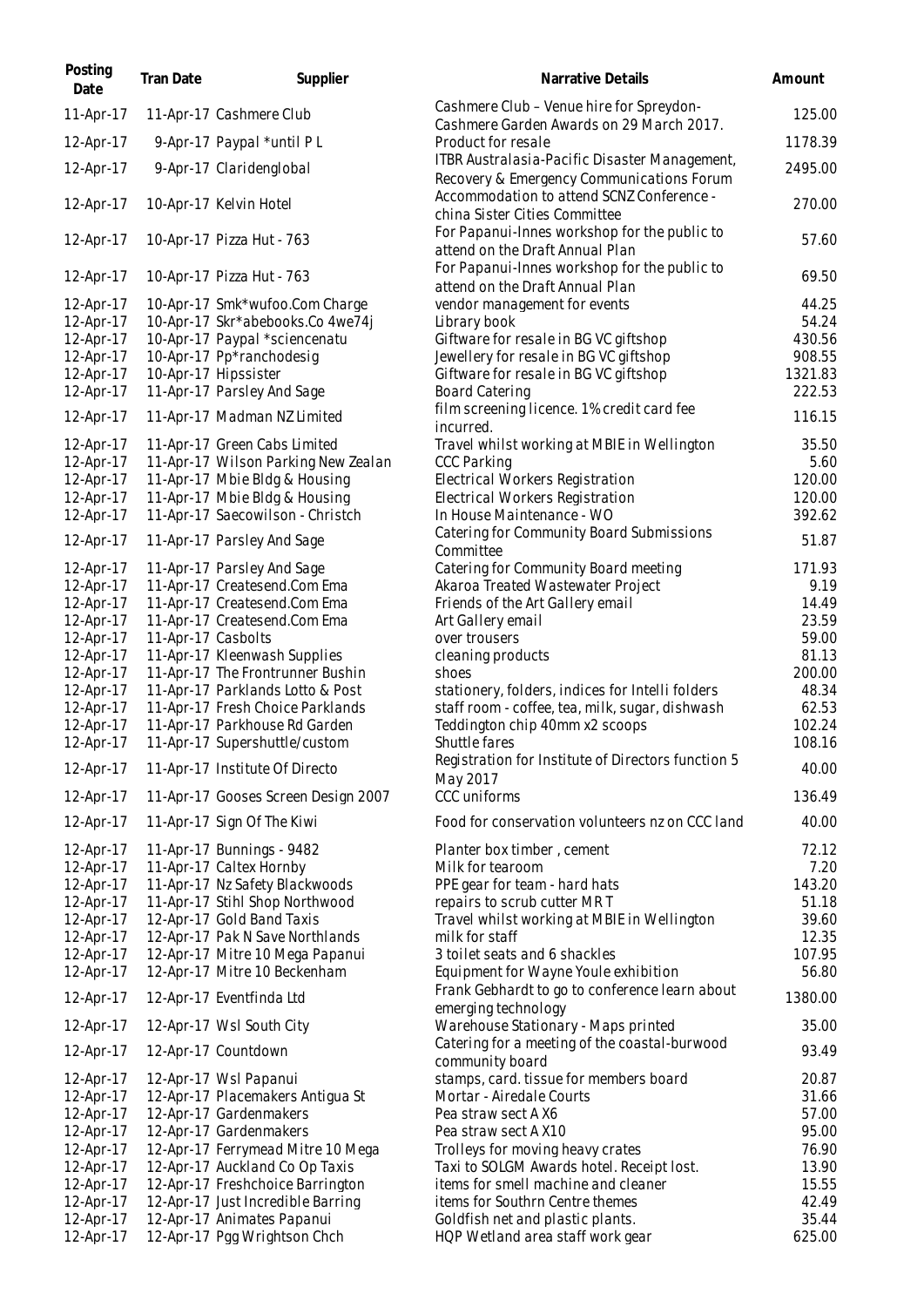| Posting<br>Date        | Tran Date           | Supplier                                                         | Narrative Details                                                                           | Amount              |
|------------------------|---------------------|------------------------------------------------------------------|---------------------------------------------------------------------------------------------|---------------------|
| 12-Apr-17              |                     | 12-Apr-17 Repco Northwood 52                                     | connecter for lights                                                                        | 43.99               |
| 12-Apr-17              |                     | 12-Apr-17 Repco Northwood 52                                     | connecter power                                                                             | 48.48               |
| 12-Apr-17              |                     | 12-Apr-17 Burwood Produce                                        | bird seed for budgie/ring necks                                                             | 120.10              |
| 13-Apr-17              |                     | 11-Apr-17 Myfonts Inc                                            | Typeface for Wayne Youle exhibition<br>Broken or faulty ear pieces (out of warranty)        | 51.65               |
| 13-Apr-17              | 12-Apr-17 Lft Group |                                                                  | requiring replacement or spares needed for new<br>staff.                                    | 349.32              |
| 13-Apr-17              |                     | 12-Apr-17 Mactang Enterprises                                    | Travel whilst working at MBIE in Wellington. See<br>additional entry for refund of 50 cents | 51.70               |
| 13-Apr-17              |                     | 12-Apr-17 Mbie Bldg & Housing                                    | Electrical Workers Registration                                                             | 120.00              |
| 13-Apr-17              |                     | 12-Apr-17 Mbie Bldg & Housing                                    | Electrical Workers Registration                                                             | 120.00              |
| 13-Apr-17              |                     | 12-Apr-17 Mbie Bldg & Housing                                    | Electrical Workers Registration                                                             | 120.00              |
| 13-Apr-17              |                     | 12-Apr-17 Sign Network Ltd                                       | Equipment for Community Events                                                              | 1028.44             |
| 13-Apr-17              |                     | 12-Apr-17 Drills Taps & Dies Limite                              | In House Maintenance - WO                                                                   | 219.36              |
| 13-Apr-17              |                     | 12-Apr-17 The Service Company Ltd C                              | Cleaning supplies for gym, aerobics studio                                                  | 57.17               |
| 13-Apr-17              |                     | 12-Apr-17 The Service Company Ltd C                              | Floor Scrubber pads                                                                         | 58.08               |
| 13-Apr-17              |                     | 12-Apr-17 Priestleys Cuisine                                     | Meeting prior to Strategy Workshops at<br>International Antarctic Attraction                | 9.20                |
| 13-Apr-17              |                     | 12-Apr-17 Createsend.Com Ema                                     | Riccarton Road newsletter                                                                   | 8.66                |
| 13-Apr-17              |                     | 12-Apr-17 Createsend.Com Ema                                     | Tay Street Drain improvement works start soon                                               | 13.56               |
|                        |                     |                                                                  | 2x \$50 Westfield gift cards for Kerbside                                                   |                     |
| 13-Apr-17<br>13-Apr-17 |                     | 12-Apr-17 Westfield Gift Voucher<br>12-Apr-17 Createsend.Com Ema | promotion<br>Art Gallery email                                                              | 100.00<br>114.69    |
| 13-Apr-17              |                     | 12-Apr-17 Grossman Trade Tools                                   | Repair stihl headge trimmer                                                                 | 125.81              |
| 13-Apr-17              |                     | 12-Apr-17 Gooses Screen Design 2007                              | Promotional t shirts                                                                        | 169.83              |
| 13-Apr-17              |                     | 12-Apr-17 Digiweb New Zealand Ltd                                | season of cycling webhosting fees                                                           | 189.75              |
| 13-Apr-17              |                     | 12-Apr-17 Beck & Caul Ltd                                        | Advertising                                                                                 | 799.25              |
| 13-Apr-17              |                     | 12-Apr-17 Arbi Monograms                                         | Council Uniform for Fendalton Waimairi<br>Harewood Governance Team                          | 771.19              |
| 13-Apr-17              |                     | 12-Apr-17 Ullrich Alumnm Co Ltd                                  | aluminium                                                                                   | 6.42                |
| 13-Apr-17              |                     | 12-Apr-17 Bernina Dress Sundries                                 | Invisible thread for Youle exhibition.                                                      | 8.40                |
| 13-Apr-17              |                     | 12-Apr-17 Hirepool Ltd Ma                                        | hire plate compactor for Bowenvale track project                                            | 151.58              |
| 13-Apr-17              |                     | 12-Apr-17 Ascent Technology Ltd                                  | Various earphones for testing with Desknet<br>mobile                                        | 44.28               |
| 13-Apr-17              |                     | 12-Apr-17 Vehicle Testing - #80                                  | Porta Ioo WOF                                                                               | 44.00               |
| 13-Apr-17              |                     | 12-Apr-17 Aa Sydenham                                            | Road Code HT Fire                                                                           | 45.50               |
| 13-Apr-17              |                     | 12-Apr-17 Caltex Hornby                                          | Battery for Safe keypad                                                                     | 6.60                |
| 13-Apr-17              | 12-Apr-17 Nz Safety |                                                                  | Car First Aid Kit                                                                           | 32.68               |
|                        |                     |                                                                  | Conference Innovators Ltd - Registration to attend                                          |                     |
| 13-Apr-17              |                     | 12-Apr-17 Conference Innovators Ltd                              | the NZ Community Boards 2017                                                                | 405.15              |
| 13-Apr-17              |                     | 13-Apr-17 Twl 220 Riccarton                                      | 5-3-06-4160 Straws - event expense<br>Blondie/Cyndi                                         | 66.10               |
| 13-Apr-17              |                     | 13-Apr-17 Countdown                                              | Paints for preschool programming                                                            | 5.56                |
| 13-Apr-17              |                     | 13-Apr-17 Twl 178 Barrington                                     | Items for the holiday programme at South Library                                            | 9.00                |
| 13-Apr-17              |                     | 13-Apr-17 Pak N Save Northlands                                  | Pak n Sav account                                                                           | 562.44              |
| 13-Apr-17              |                     | 13-Apr-17 Mitre 10 Mega Papanui                                  | ply, screws etc for nursery building work                                                   | 125.88              |
| 13-Apr-17              |                     | 13-Apr-17 Conferences & Events 15                                | Credit Voucher Conferences & Events 15                                                      | $-200.00$           |
| 13-Apr-17              | 13-Apr-17 Skybus    |                                                                  | SOLGM Awards: Sky bus to airport due to pre<br>booked taxi not showing up                   | 108.00              |
| 13-Apr-17              |                     | 13-Apr-17 New World Stanmore                                     | Linwood Central Heathcote Community Board<br>meeting catering April May 2017                | 12.86               |
| 13-Apr-17              |                     | 13-Apr-17 Cial Online Parking                                    | Attending Workplace Health & Wellbeing<br>conference                                        | 44.00               |
| 13-Apr-17              |                     | 13-Apr-17 Ascent Technology Ltd                                  | Kensington Rugged Case, Stand, Black, for<br>Microsoft Surface Pro 4                        | 65.51               |
| 13-Apr-17              |                     | 13-Apr-17 Ferrymead Mitre 10 Mega                                | Purchase of tie tags and double sided tape to                                               | 66.36               |
|                        |                     |                                                                  | attached the car park signs in the new building                                             |                     |
| 13-Apr-17<br>13-Apr-17 |                     | 13-Apr-17 Pgg Wrightson Chch<br>13-Apr-17 Pgg Wrightson Chch     | Credit Voucher Pgg Wrightson Chch<br>HQP 2 xStaff Boots wetland areas                       | $-166.00$<br>343.00 |
| 13-Apr-17              |                     | 13-Apr-17 New World South City                                   | Nga Puna Wai external peer review meeting                                                   | 46.33               |
|                        |                     |                                                                  | Grocery item for resale in the shop, washing                                                |                     |
| 13-Apr-17              |                     | 13-Apr-17 Countdown                                              | powder, dish liquid, tea bags                                                               | 23.99               |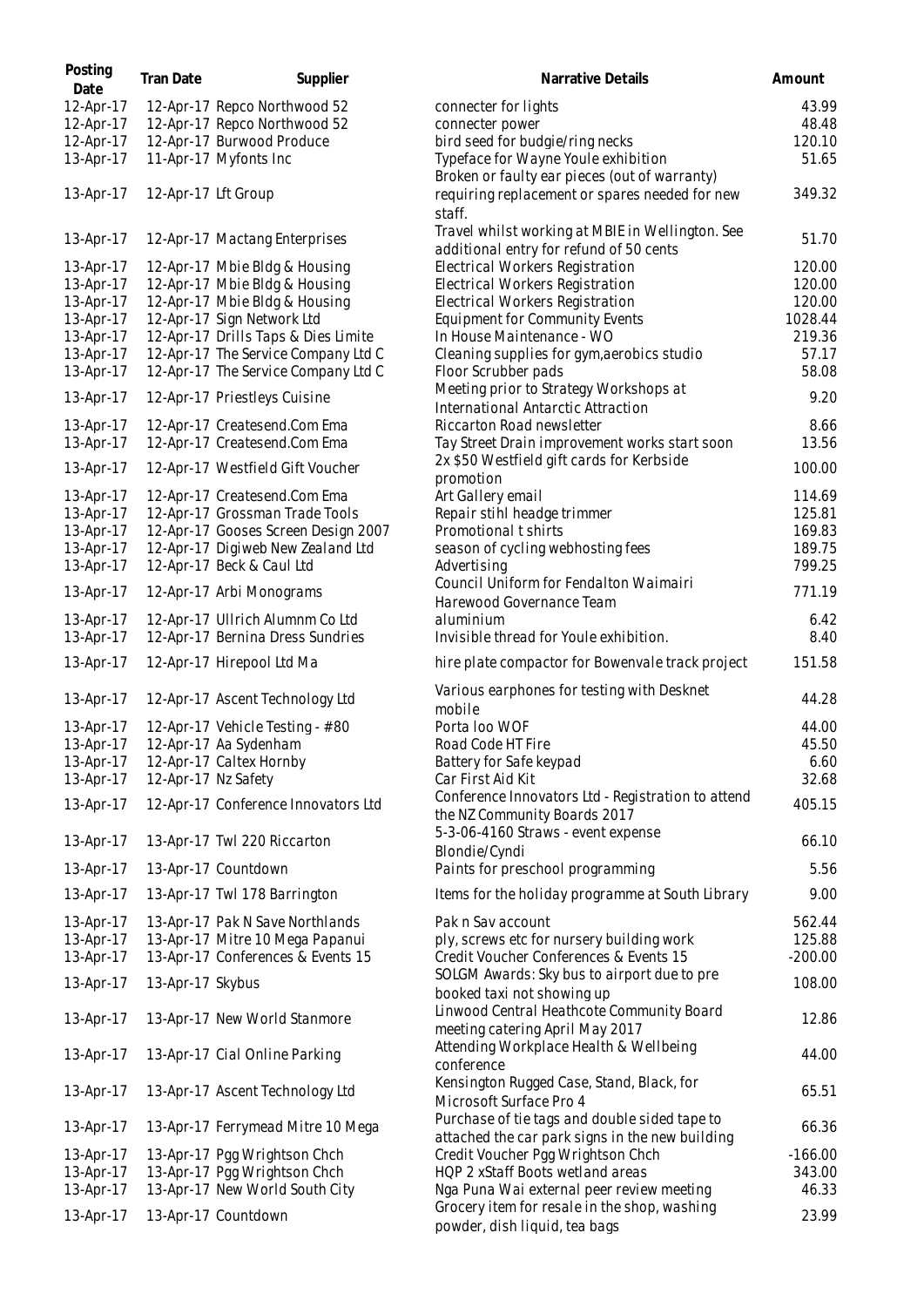| Posting<br>Date                                                                                                                                                                                                                                                               | Tran Date | Supplier                                                                                                                                                                                                                                                                                                                                                                                                                                                                                                                                                                                                                                                      | Narrative Details                                                                                                                                                                                                                                                                                                                                                                                                                                                                                                                                                                                                                                                                                                                  | Amount                                                                                                                                                                                           |
|-------------------------------------------------------------------------------------------------------------------------------------------------------------------------------------------------------------------------------------------------------------------------------|-----------|---------------------------------------------------------------------------------------------------------------------------------------------------------------------------------------------------------------------------------------------------------------------------------------------------------------------------------------------------------------------------------------------------------------------------------------------------------------------------------------------------------------------------------------------------------------------------------------------------------------------------------------------------------------|------------------------------------------------------------------------------------------------------------------------------------------------------------------------------------------------------------------------------------------------------------------------------------------------------------------------------------------------------------------------------------------------------------------------------------------------------------------------------------------------------------------------------------------------------------------------------------------------------------------------------------------------------------------------------------------------------------------------------------|--------------------------------------------------------------------------------------------------------------------------------------------------------------------------------------------------|
| 13-Apr-17                                                                                                                                                                                                                                                                     |           | 13-Apr-17 Total Pos Solutions                                                                                                                                                                                                                                                                                                                                                                                                                                                                                                                                                                                                                                 | Eftpos rolls                                                                                                                                                                                                                                                                                                                                                                                                                                                                                                                                                                                                                                                                                                                       | 86.25                                                                                                                                                                                            |
| 18-Apr-17                                                                                                                                                                                                                                                                     |           | 5-Apr-17 Www.Aliexpress.Com                                                                                                                                                                                                                                                                                                                                                                                                                                                                                                                                                                                                                                   | Credit Voucher (USD 53.00) Www.Aliexpress.Com<br>Credit for order that was sent                                                                                                                                                                                                                                                                                                                                                                                                                                                                                                                                                                                                                                                    | $-74.23$                                                                                                                                                                                         |
| 18-Apr-17<br>18-Apr-17                                                                                                                                                                                                                                                        |           | 11-Apr-17 Apple NZ 2<br>12-Apr-17 Spotify P0221429c4                                                                                                                                                                                                                                                                                                                                                                                                                                                                                                                                                                                                          | <b>ITDC Apple Developer Annual Enrollment</b><br>5001-4342 Monthly Social Media Platform                                                                                                                                                                                                                                                                                                                                                                                                                                                                                                                                                                                                                                           | 149.00<br>14.99                                                                                                                                                                                  |
| 18-Apr-17                                                                                                                                                                                                                                                                     |           | 12-Apr-17 Adobe Systems Software                                                                                                                                                                                                                                                                                                                                                                                                                                                                                                                                                                                                                              | Adobe font subs for Lions Tour design collateral                                                                                                                                                                                                                                                                                                                                                                                                                                                                                                                                                                                                                                                                                   | 91.66                                                                                                                                                                                            |
| 18-Apr-17                                                                                                                                                                                                                                                                     |           | 12-Apr-17 Adobe Systems Software                                                                                                                                                                                                                                                                                                                                                                                                                                                                                                                                                                                                                              | Adobe font subscription for Lions Tour design<br>collateral                                                                                                                                                                                                                                                                                                                                                                                                                                                                                                                                                                                                                                                                        | 91.66                                                                                                                                                                                            |
| 18-Apr-17                                                                                                                                                                                                                                                                     |           | 12-Apr-17 Pizza Hut - 760                                                                                                                                                                                                                                                                                                                                                                                                                                                                                                                                                                                                                                     | End of term Rocket Club event                                                                                                                                                                                                                                                                                                                                                                                                                                                                                                                                                                                                                                                                                                      | 51.00                                                                                                                                                                                            |
| 18-Apr-17                                                                                                                                                                                                                                                                     |           | 12-Apr-17 Paypal *cakes Anna                                                                                                                                                                                                                                                                                                                                                                                                                                                                                                                                                                                                                                  | Catering - Lisa Walker exhibition opening and<br>Wayne Youle exhibition opening                                                                                                                                                                                                                                                                                                                                                                                                                                                                                                                                                                                                                                                    | 400.00                                                                                                                                                                                           |
| 18-Apr-17                                                                                                                                                                                                                                                                     |           | 12-Apr-17 Elevate Crane Trucks                                                                                                                                                                                                                                                                                                                                                                                                                                                                                                                                                                                                                                | Crane Hire for repair of Harrington Park bulldozer                                                                                                                                                                                                                                                                                                                                                                                                                                                                                                                                                                                                                                                                                 | 644.00                                                                                                                                                                                           |
| 18-Apr-17<br>18-Apr-17<br>18-Apr-17<br>18-Apr-17<br>18-Apr-17<br>18-Apr-17<br>18-Apr-17<br>18-Apr-17<br>18-Apr-17<br>18-Apr-17<br>18-Apr-17<br>18-Apr-17<br>18-Apr-17<br>18-Apr-17<br>18-Apr-17<br>18-Apr-17<br>18-Apr-17<br>18-Apr-17<br>18-Apr-17<br>18-Apr-17<br>18-Apr-17 |           | 12-Apr-17 Super Cheap Auto<br>13-Apr-17 Mbie Bldg & Housing<br>13-Apr-17 Intech Intruments Ltd<br>13-Apr-17 Hcd Flow - Chch<br>13-Apr-17 Bunnings - 9476<br>13-Apr-17 Brumbys Barrington<br>13-Apr-17 Createsend.Com Ema<br>13-Apr-17 Createsend.Com Ema<br>13-Apr-17 Createsend.Com Ema<br>13-Apr-17 Createsend.Com Ema<br>13-Apr-17 P783 Kilmore Street<br>13-Apr-17 Resene Paints<br>13-Apr-17 Bunnings - 9476<br>13-Apr-17 Id Solutions<br>13-Apr-17 Wilson Parking<br>14-Apr-17 Createsend.Com Ema<br>15-Apr-17 Dropbox Cgzc8v85tlbr<br>15-Apr-17 Vendhq.Com<br>15-Apr-17 Moorhouse Godfreys<br>15-Apr-17 Ecocentral Ltd<br>16-Apr-17 Createsend.Com Ema | Car - Power Suction Cup<br>Electrical Registration - Grant Burgess<br>In House Maintenance - WO<br>In House Maintenance - TWRF Facility<br>storage bins and hooks for fitness centre<br>Hot cross buns for the South team<br>Port Hills resident update 13 April<br>QEII Recreation and Sport Centre update - April<br>2017<br>Go Ahead newsletter<br>Newsline 13 April<br><b>CCC Parking</b><br>paint for temp gallery<br>storage shelves<br>security id tags, plastic covers and metal ring<br>clips<br>Meeting @ civic<br>5001-4312 EDM Event Info<br>Dropbox for file xfer<br>vendHQ monthly licence<br>Cordless Vacuum Cleaner for Fendalton Library<br>and Service Centre<br>Rubbish dump fees<br>5308-4160 EDM Event Survey | 28.94<br>120.00<br>156.40<br>91.60<br>25.00<br>14.00<br>15.51<br>16.18<br>16.33<br>84.91<br>6.60<br>111.74<br>220.32<br>497.95<br>5.60<br>35.23<br>167.08<br>674.00<br>124.00<br>303.66<br>26.32 |
| 18-Apr-17                                                                                                                                                                                                                                                                     |           | 16-Apr-17 Akaroa Auto Centre Ltd                                                                                                                                                                                                                                                                                                                                                                                                                                                                                                                                                                                                                              | Gas bottle refill for Camp BBQ                                                                                                                                                                                                                                                                                                                                                                                                                                                                                                                                                                                                                                                                                                     | 37.90                                                                                                                                                                                            |
| 18-Apr-17                                                                                                                                                                                                                                                                     |           | 16-Apr-17 Ecocentral Ltd                                                                                                                                                                                                                                                                                                                                                                                                                                                                                                                                                                                                                                      | Dump fees                                                                                                                                                                                                                                                                                                                                                                                                                                                                                                                                                                                                                                                                                                                          | 28.92                                                                                                                                                                                            |
| 18-Apr-17<br>18-Apr-17                                                                                                                                                                                                                                                        |           | 16-Apr-17 Atlassian<br>16-Apr-17 Axure Software                                                                                                                                                                                                                                                                                                                                                                                                                                                                                                                                                                                                               | ITII Atlassian Confluence monthly sub<br>ITDC Axure Software monthly sub                                                                                                                                                                                                                                                                                                                                                                                                                                                                                                                                                                                                                                                           | 29.35<br>287.63                                                                                                                                                                                  |
| 18-Apr-17                                                                                                                                                                                                                                                                     |           | 17-Apr-17 New World Ilam                                                                                                                                                                                                                                                                                                                                                                                                                                                                                                                                                                                                                                      | Purchases for leaving morning tea                                                                                                                                                                                                                                                                                                                                                                                                                                                                                                                                                                                                                                                                                                  | 5.18                                                                                                                                                                                             |
| 18-Apr-17                                                                                                                                                                                                                                                                     |           | 17-Apr-17 Pak N Save Hornby                                                                                                                                                                                                                                                                                                                                                                                                                                                                                                                                                                                                                                   | Purchases for leaving morning tea                                                                                                                                                                                                                                                                                                                                                                                                                                                                                                                                                                                                                                                                                                  | 9.18                                                                                                                                                                                             |
| 18-Apr-17                                                                                                                                                                                                                                                                     |           | 17-Apr-17 Divine Cakes                                                                                                                                                                                                                                                                                                                                                                                                                                                                                                                                                                                                                                        | Chocolate cake purchased for leaving morning<br>tea                                                                                                                                                                                                                                                                                                                                                                                                                                                                                                                                                                                                                                                                                | 33.90                                                                                                                                                                                            |
| 18-Apr-17                                                                                                                                                                                                                                                                     |           | 17-Apr-17 Couplands Bakeries                                                                                                                                                                                                                                                                                                                                                                                                                                                                                                                                                                                                                                  | Various food items purchased for leaving<br>morning tea                                                                                                                                                                                                                                                                                                                                                                                                                                                                                                                                                                                                                                                                            | 51.92                                                                                                                                                                                            |
| 18-Apr-17<br>18-Apr-17<br>18-Apr-17<br>18-Apr-17<br>18-Apr-17                                                                                                                                                                                                                 |           | 17-Apr-17 Mitre 10 Beckenham<br>17-Apr-17 Ecocentral Ltd<br>18-Apr-17 Supervalue Lyttelton<br>18-Apr-17 The Warehouse Online<br>18-Apr-17 Twl 123 Eastgate                                                                                                                                                                                                                                                                                                                                                                                                                                                                                                    | Drill and circular saw to replace broken ones<br>Rubbish dump fees<br>Catering<br>astro turf and socks for the mix event activities<br>Volunteer expenses                                                                                                                                                                                                                                                                                                                                                                                                                                                                                                                                                                          | 484.00<br>462.72<br>27.44<br>145.00<br>32.50                                                                                                                                                     |
| 18-Apr-17                                                                                                                                                                                                                                                                     |           | 18-Apr-17 Wsl Papanui                                                                                                                                                                                                                                                                                                                                                                                                                                                                                                                                                                                                                                         | A1 laminating of 3 eye-spy boards for school                                                                                                                                                                                                                                                                                                                                                                                                                                                                                                                                                                                                                                                                                       | 32.97                                                                                                                                                                                            |
| 18-Apr-17                                                                                                                                                                                                                                                                     |           | 18-Apr-17 Caltex Redwood                                                                                                                                                                                                                                                                                                                                                                                                                                                                                                                                                                                                                                      | holiday activities<br>Milk for Redwood Library staffroom                                                                                                                                                                                                                                                                                                                                                                                                                                                                                                                                                                                                                                                                           | 5.98                                                                                                                                                                                             |
| 18-Apr-17                                                                                                                                                                                                                                                                     |           | 18-Apr-17 Animates Tower Junction                                                                                                                                                                                                                                                                                                                                                                                                                                                                                                                                                                                                                             | 2 x Bio Clear and oxygen weed for Fish tank<br>Lunch for workshop Community out comes and                                                                                                                                                                                                                                                                                                                                                                                                                                                                                                                                                                                                                                          | 33.92                                                                                                                                                                                            |
| 18-Apr-17                                                                                                                                                                                                                                                                     |           | 18-Apr-17 New World South City                                                                                                                                                                                                                                                                                                                                                                                                                                                                                                                                                                                                                                | confirm strategic Direction                                                                                                                                                                                                                                                                                                                                                                                                                                                                                                                                                                                                                                                                                                        | 155.20                                                                                                                                                                                           |
| 18-Apr-17                                                                                                                                                                                                                                                                     |           | 18-Apr-17 Mitre 10 Beckenham                                                                                                                                                                                                                                                                                                                                                                                                                                                                                                                                                                                                                                  | paint for new downpipe on sign of the kiwi garage                                                                                                                                                                                                                                                                                                                                                                                                                                                                                                                                                                                                                                                                                  | 38.69                                                                                                                                                                                            |
| 18-Apr-17<br>18-Apr-17                                                                                                                                                                                                                                                        |           | 18-Apr-17 Mitre 10 Beckenham<br>18-Apr-17 Central City Flowers                                                                                                                                                                                                                                                                                                                                                                                                                                                                                                                                                                                                | Plywood and 25mm bit for Rifleman nest boxes<br>Flowers for staff bereavement.                                                                                                                                                                                                                                                                                                                                                                                                                                                                                                                                                                                                                                                     | 207.70<br>70.00                                                                                                                                                                                  |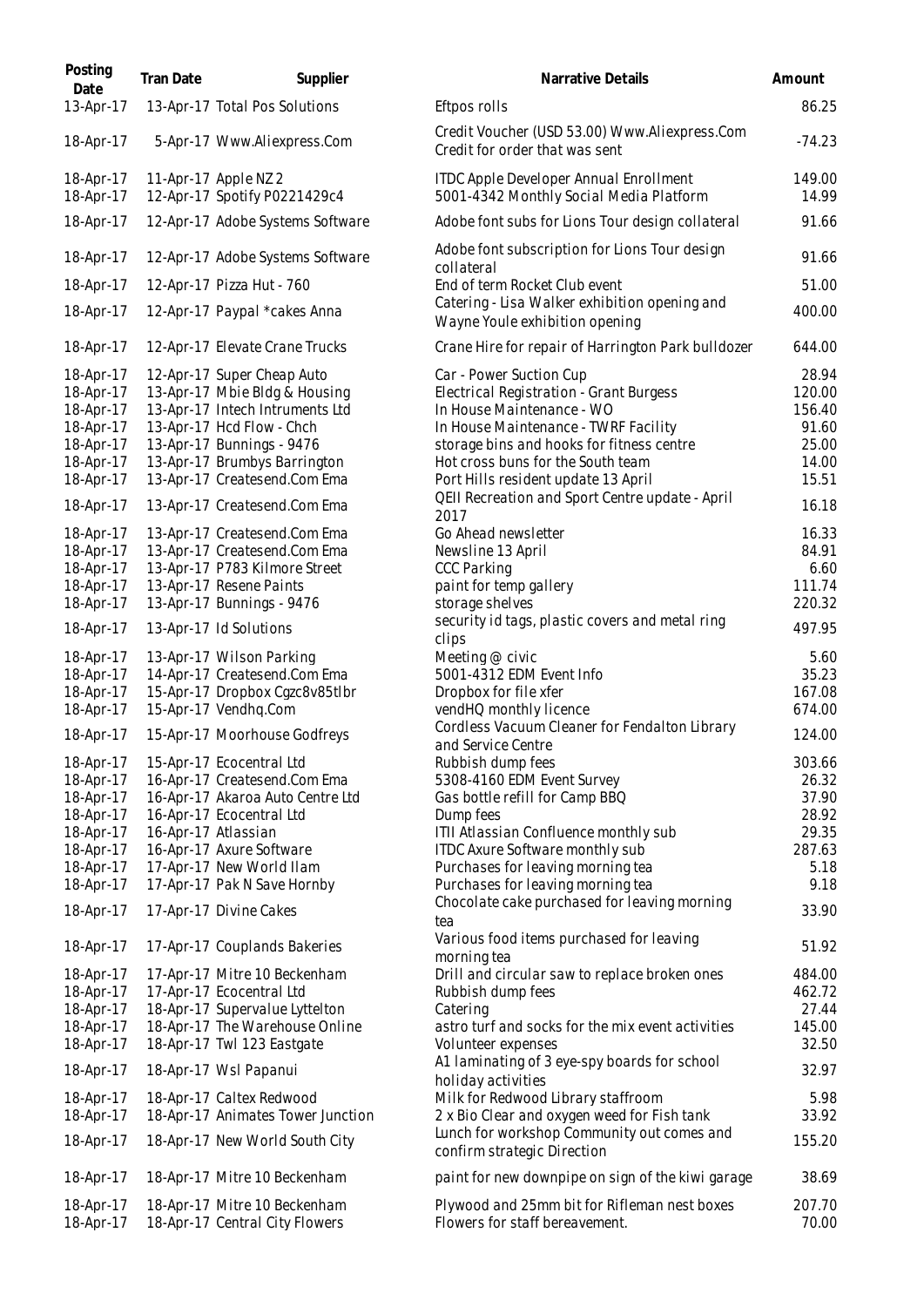| Posting<br>Date        | <b>Tran Date</b>   | Supplier                                                        | Narrative Details                                                                              | Amount          |
|------------------------|--------------------|-----------------------------------------------------------------|------------------------------------------------------------------------------------------------|-----------------|
| 18-Apr-17              |                    | 18-Apr-17 Spotlight Stores NZ Ltd                               | Dacron for backing Ralph Hotere Malady panels                                                  | 227.25          |
| 18-Apr-17              |                    | 18-Apr-17 Wsl Papanui                                           | CDs to save photos onto for recipients of Papanui-<br>Innes Community Pride Garden Awards 2017 | 14.90           |
| 18-Apr-17              |                    | 18-Apr-17 Countdown                                             | Milk for resale in the shop                                                                    | 29.50           |
| 19-Apr-17              |                    | 11-Apr-17 Dial A Cab Wellington                                 | Taxi Bus depot to Hotel                                                                        | 17.00           |
| 19-Apr-17              |                    | 18-Apr-17 Old Mill Road Limite                                  | Goods for resale                                                                               | 245.53          |
| 19-Apr-17              |                    | 18-Apr-17 New World Fendalton                                   | Catering for Riccarton Liaison Meeting 20 April<br>2017                                        | 6.99            |
| 19-Apr-17              |                    | 18-Apr-17 The Coffee Club Christchu                             | Meeting with Manager of ASC following the visit<br>of research vessel to Chch                  | 13.90           |
| 19-Apr-17              |                    | 18-Apr-17 Createsend.Com Ema                                    | Friends of The Art Gallery email                                                               | 13.71           |
| 19-Apr-17              |                    | 18-Apr-17 Bunnings - 9482                                       | Karabiners for the boxing bag in the gym                                                       | 27.00           |
| 19-Apr-17              |                    | 18-Apr-17 Bunnings - 9476                                       | Halswell Cts - grass seed                                                                      | 182.94          |
| 19-Apr-17              |                    | 18-Apr-17 Pivotel Communicat                                    | GPS location device Port Hills Inv 2274727                                                     | 45.94           |
| 19-Apr-17              |                    | 18-Apr-17 Pivotel Communicat                                    | GPS location device Port Hills Inv 2274766                                                     | 45.94           |
| 19-Apr-17              |                    | 18-Apr-17 061784370                                             | Lightsite repairs to fibre optic                                                               | 72.25           |
| 19-Apr-17              |                    | 18-Apr-17 Sushi Time Southcity                                  | Lunch for workshop Community out comes and<br>confirm strategic Direction                      | 62.70           |
| 19-Apr-17              |                    | 18-Apr-17 M J Shardlow & Colid                                  | velcro for Ralph Hotere Malady panel backings                                                  | 115.00          |
| 19-Apr-17              |                    | 18-Apr-17 Corporate Consumable                                  | Wireless keyboard P Busch                                                                      | 74.75           |
| 19-Apr-17              |                    | 18-Apr-17 Ross Galt Lock & Key                                  | Parks Master Keys - Bexley Reserve                                                             | 288.00          |
| 19-Apr-17              |                    | 18-Apr-17 Ross Galt Lock & Key                                  | Parks Master Keys - Bradford Park                                                              | 288.00          |
| 19-Apr-17              |                    | 18-Apr-17 Accessman City                                        | Hire of lift - change stadium lights, fix sound<br>system, re-hang banners, painting           | 231.15          |
| 19-Apr-17              |                    | 18-Apr-17 The Frontrunner Bushin                                | <b>Shoes</b>                                                                                   | 360.00          |
| 19-Apr-17              |                    | 19-Apr-17 Wgtn Combined Taxis                                   | Travel whilst working at MBIE in Wellington                                                    | 38.90           |
| 19-Apr-17              |                    | 19-Apr-17 Gold Band Taxis                                       | Travel whilst working at MBIE in Wellington                                                    | 41.50           |
| 19-Apr-17              |                    | 19-Apr-17 Toms Emporium                                         | Props for photo booth for chidIren's holiday<br>activity                                       | 15.70           |
| 19-Apr-17              |                    | 19-Apr-17 Mrc Global (NZ) Ltd                                   | In House Maintenance -                                                                         | 181.94          |
| 19-Apr-17              |                    | 19-Apr-17 Countdown                                             | Milk for Carlyle St staff room                                                                 | 6.74            |
| 19-Apr-17              |                    | 19-Apr-17 Black Pearl Mail Ltd                                  | Subscription to Black Pearl Mail - email branding<br>for The Antarctic Office                  | 20.85           |
| 19-Apr-17              |                    | 19-Apr-17 Ccc Parking                                           | Meeting                                                                                        | 2.05            |
| 19-Apr-17              |                    | 19-Apr-17 Eventfinda Ltd                                        | Blockchain conference in Auckland                                                              | 1380.00         |
| 19-Apr-17              |                    | 19-Apr-17 Rubber Monkey Sales                                   | Digital Wireless Plug-on Transmitter for<br>photographer                                       | 712.82          |
| 19-Apr-17              |                    | 19-Apr-17 Ferrymead Mitre 10 Mega                               | Bonsail 12in planter pots x 3                                                                  | 149.97          |
| 19-Apr-17              |                    | 19-Apr-17 Fab Plastics Limited                                  | acrylic for Wayne Youle's arcade machine                                                       | 92.00           |
| 19-Apr-17              |                    | 19-Apr-17 New World South City                                  | Catering for Cust & Community Managers CAG<br>Tour                                             | 49.40           |
| 19-Apr-17              |                    | 19-Apr-17 Countdown                                             | Laboratory - Bleach                                                                            | 13.57           |
| 19-Apr-17              |                    | 19-Apr-17 Leedsafe Limited                                      | <b>PPE</b>                                                                                     | 339.96          |
| 19-Apr-17              |                    | 19-Apr-17 Wise Quality NZ Ltd                                   | Misc - key cut for Linwood Village units                                                       | 49.50           |
| 19-Apr-17              |                    | 19-Apr-17 Ccc Art Gallery Car Prk                               | Meeting @ Civic                                                                                | 4.00            |
| 19-Apr-17              | 19-Apr-17 Solgm    |                                                                 | Conference attendance                                                                          | 667.00          |
| 19-Apr-17              |                    | 19-Apr-17 Trowel Trades Chch                                    | masking tape                                                                                   | 36.68           |
| 19-Apr-17<br>19-Apr-17 |                    | 19-Apr-17 Mitre 10 Mega Papanui<br>19-Apr-17 Four Square Akaroa | Jigsaw blades - alter bleacher seating<br>Milk for morning teas                                | 7.88<br>4.78    |
| 20-Apr-17              |                    | 18-Apr-17 I Ended Up Here                                       | Product for resale                                                                             | 263.87          |
| 20-Apr-17              |                    | 18-Apr-17 P693 Armagh Courts                                    | <b>Vbase Board Meeting</b>                                                                     | 7.60            |
| 20-Apr-17              |                    | 18-Apr-17 Australasian Housing I                                | AHI Membership                                                                                 | 144.20          |
| 20-Apr-17              |                    | 18-Apr-17 Australasian Housing I                                | AHI Membership                                                                                 | 144.20          |
| 20-Apr-17              |                    | 18-Apr-17 Australasian Housing I                                | AHI Membership                                                                                 | 144.20          |
| 20-Apr-17              |                    | 18-Apr-17 Australasian Housing I                                | AHI Membership                                                                                 | 144.20          |
| 20-Apr-17              |                    | 18-Apr-17 Australasian Housing I                                | AHI Membership                                                                                 | 151.25          |
| 20-Apr-17              |                    | 18-Apr-17 Australasian Housing I                                | AHI Membership                                                                                 | 288.42          |
| 20-Apr-17              |                    | 19-Apr-17 Storage Box - Papanui                                 | 1 wheelie bin for pools                                                                        | 109.99          |
| 20-Apr-17<br>20-Apr-17 |                    | 19-Apr-17 Dhl Express<br>19-Apr-17 Bunnings - 9476              | GST and Customs clearance on stock for resale<br>outdoor broom for HP&BG ops team              | 296.60<br>25.60 |
| 20-Apr-17              |                    | 19-Apr-17 Fosters Outdoor Power                                 | weedeater trimmer line x 86m                                                                   | 40.00           |
| 20-Apr-17              | 19-Apr-17 Ipwea Nz |                                                                 | IPWEA AMED Forum 26 - 27 April 2017                                                            | 615.25          |
| 20-Apr-17              |                    | 19-Apr-17 Saecowilson - Christch                                | In House Maintenance - WO                                                                      | 91.84           |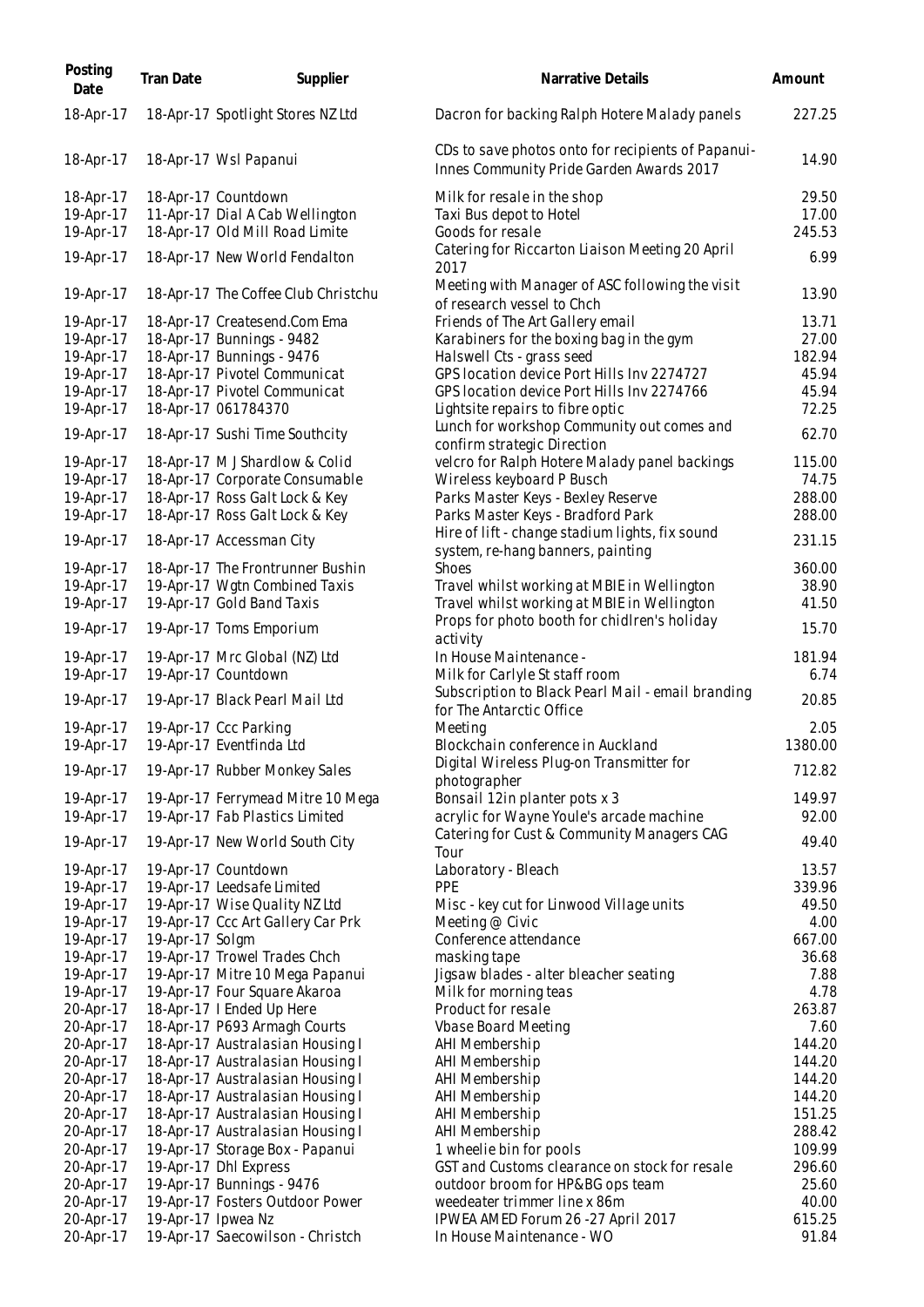| Posting<br>Date | Tran Date       | Supplier                            | Narrative Details                                                                | Amount |
|-----------------|-----------------|-------------------------------------|----------------------------------------------------------------------------------|--------|
| 20-Apr-17       |                 | 19-Apr-17 Mainland Fasteners Ltd    | <b>Workshop Stock</b>                                                            | 206.91 |
| 20-Apr-17       |                 | 19-Apr-17 Drills Taps & Dies Limite | In House Maintenance - WO                                                        | 451.95 |
| 20-Apr-17       |                 | 19-Apr-17 Spotify P022d4cc62        | 5-3-08-4401 Arena experience - Spotify account                                   | 14.99  |
| 20-Apr-17       |                 | 19-Apr-17 Brinkley Resort           | Community Board conference accomodation                                          | 680.00 |
| 20-Apr-17       |                 | 19-Apr-17 Hirepool Ltd Ma           | Rotary hoe for BG Bedding.                                                       | 70.99  |
| 20-Apr-17       |                 | 19-Apr-17 Nz Safety Blackwoods      | Winter Fluro Vest for H&S Site Visits                                            | 66.32  |
| 20-Apr-17       |                 | 19-Apr-17 Trophy Shop               | Harrington Park bulldozer plaque                                                 | 80.00  |
| 20-Apr-17       |                 | 19-Apr-17 Hose Supplies             | Air hose and fittings for Pioneer Teach pool                                     | 32.09  |
| 20-Apr-17       | 19-Apr-17 Fmanz |                                     | FMANZ subscription                                                               | 201.25 |
| 20-Apr-17       |                 | 19-Apr-17 Caltex Hornby             | Milk for tearoom                                                                 | 7.20   |
| 20-Apr-17       |                 | 19-Apr-17 Hirepool Ltd Ma           | Weed eater hire                                                                  | 148.03 |
| 20-Apr-17       |                 | 19-Apr-17 M J Shardlow & Colid      | velcro for Ralph Hotere Malady panel backings                                    | 57.50  |
| 20-Apr-17       |                 | 19-Apr-17 Blacks Fasteners Lt       | Screws                                                                           | 7.77   |
| 20-Apr-17       |                 | 19-Apr-17 Hq Wifi Ecom              | Monthly wifi for guests                                                          | 149.00 |
| 20-Apr-17       |                 | 19-Apr-17 Bunnings - 9476           | Rubbish bine for boiler room Lyttleton Library                                   | 29.28  |
| 20-Apr-17       |                 | 20-Apr-17 Countdown                 | Holiday programme                                                                | 15.98  |
| 20-Apr-17       |                 | 20-Apr-17 Wgtn Combined Taxis       | Travel whilst working at MBIE in Wellington                                      | 42.70  |
| 20-Apr-17       |                 | 20-Apr-17 Toms Emporium             | Wigs for mannequins and hat for Photo Booth for<br>childrens holiday programme   | 32.00  |
| 20-Apr-17       |                 | 20-Apr-17 South City Pharmacy       | Heavy duty handcream for staff at WH and Store                                   | 30.58  |
| 20-Apr-17       |                 | 20-Apr-17 Fairfaxmedia Recurring    | March Press subscription                                                         | 37.86  |
| 20-Apr-17       |                 | 20-Apr-17 Fairfaxmedia Recurring    | March Press subscription                                                         | 40.90  |
| 20-Apr-17       |                 | 20-Apr-17 Fairfaxmedia Recurring    | January, February & March Press subscription                                     | 164.27 |
| 20-Apr-17       |                 | 20-Apr-17 Relish Catering           | Catering for coastal-burwood community board<br>meeting                          | 154.22 |
| 20-Apr-17       |                 | 20-Apr-17 Fairfaxmedia Recurring    | The Press Subscription for CAG Library                                           | 40.90  |
| 20-Apr-17       |                 | 20-Apr-17 Ccc Parking               | <b>CCC Parking</b>                                                               | 8.25   |
| 20-Apr-17       |                 | 20-Apr-17 Z Cashmere                | morning tea supplies                                                             | 11.58  |
| 20-Apr-17       |                 | 20-Apr-17 Relish Catering           | Catering for meeting                                                             | 225.63 |
| 20-Apr-17       |                 | 20-Apr-17 Ferrymead Mitre 10 Mega   | 3 sheets ply and bolts for storage shed at<br>Lyttleton.                         | 189.90 |
| 20-Apr-17       |                 | 20-Apr-17 Z Moorhouse               | LPG for gas burner for pathway mtnc                                              | 143.60 |
| 20-Apr-17       |                 | 20-Apr-17 Modica Group Limited      | Service contract email to SMS one month payment<br>FingerTip Library             | 135.01 |
| 20-Apr-17       |                 | 20-Apr-17 The Villas                | Farewell luncheon for staff member<br>Catering for Papanui-Innes Community Board | 158.90 |
| 20-Apr-17       |                 | 20-Apr-17 New World Kaiapoi         | Meeting on 21/4/17.                                                              | 49.31  |
| 20-Apr-17       |                 | 20-Apr-17 Countdown                 | Battery for car-keys and coat-hooks                                              | 45.45  |
| 20-Apr-17       |                 | 20-Apr-17 Fendalton Service Ctr     | 2 x 60 min & 2 x 30 min parking coupon books                                     | 93.00  |
| 21-Apr-17       |                 | 18-Apr-17 Dunedin City Council      | Car parking Dunedin while collecting Aberhart art<br>works for return to CAG     | 2.50   |
| 21-Apr-17       |                 | 19-Apr-17 Dockside Restaurant       | Dinner whilst working at MBIE in Wellington                                      | 57.00  |
| 21-Apr-17       |                 | 19-Apr-17 Sitepoint Premium         | Sitepoint premium library web team                                               | 141.84 |
| 21-Apr-17       |                 | 19-Apr-17 Www.Alibaba.Com           | Phone cases x6                                                                   | 79.67  |
| 21-Apr-17       |                 | 19-Apr-17 Shed 5 Restaurant & Bar   | Training Course - Meals in Wellington                                            | 115.00 |
| 21-Apr-17       |                 | 20-Apr-17 Storage Box - Papanui     | wheelie bins for pools                                                           | 339.97 |
| 21-Apr-17       |                 | 20-Apr-17 Astoria Cafe              | Breakfast whilst working at MBIE in Wellington                                   | 22.50  |
| 21-Apr-17       |                 | 20-Apr-17 Blue Star Taxis           | Travel whilst working at MBIE in Wellington                                      | 40.40  |
| 21-Apr-17       |                 | 20-Apr-17 Relish Catering           | Catering for FWH April Liaison Meeting                                           | 269.10 |
| 21-Apr-17       |                 | 20-Apr-17 Kiwi Cabs                 | taxi Wellington airport to hotel for ALG meeting                                 | 34.20  |
| 21-Apr-17       |                 | 20-Apr-17 Voyager Internet Ltd      | Webhosting for Spencer Beach Holiday Park                                        | 34.44  |
| 21-Apr-17       |                 | 20-Apr-17 Therapy Cafe              | meeting with consultant on strategy narratives                                   | 4.50   |
| 21-Apr-17       |                 | 20-Apr-17 Modern Teaching Aids      | Parts for EV3 LEGO Mindstorm Robot                                               | 88.32  |
| 21-Apr-17       |                 | 20-Apr-17 Fitnessgear4u             | Gym equipment                                                                    | 435.00 |
| 21-Apr-17       |                 | 20-Apr-17 Parkhouse Rd Garden       | 20mm Teddington chip x2 scoops sect E                                            | 85.63  |
| 21-Apr-17       |                 | 20-Apr-17 Voyager Internet Ltd      | Bulletin text alert system                                                       | 82.71  |
| 21-Apr-17       |                 | 20-Apr-17 Saeco Wilson              | taper brush replacement for Graden                                               | 50.11  |
| 21-Apr-17       |                 | 20-Apr-17 Saecowilson - Christch    | taper brush replacement for Graden                                               | 50.60  |
| 21-Apr-17       |                 | 20-Apr-17 The Frontrunner Bushin    | New shoes                                                                        | 180.00 |
| 21-Apr-17       |                 | 20-Apr-17 Copyland Digital Print    | Lamination for CTOC Control Room                                                 | 40.40  |
| 21-Apr-17       |                 | 21-Apr-17 Barrington Barrow         | Board Project - ANZAC Day                                                        | 25.00  |
| 21-Apr-17       |                 | 21-Apr-17 Fendalton Service Ctr     | Parking Coupons for FWH staff                                                    | 124.00 |
| 21-Apr-17       |                 | 21-Apr-17 Bush Inn Florist          | Final Payment - Anzac wreaths                                                    | 467.00 |
| 21-Apr-17       |                 | 21-Apr-17 Twl 120 Northlands        | Rubber repair kit                                                                | 4.00   |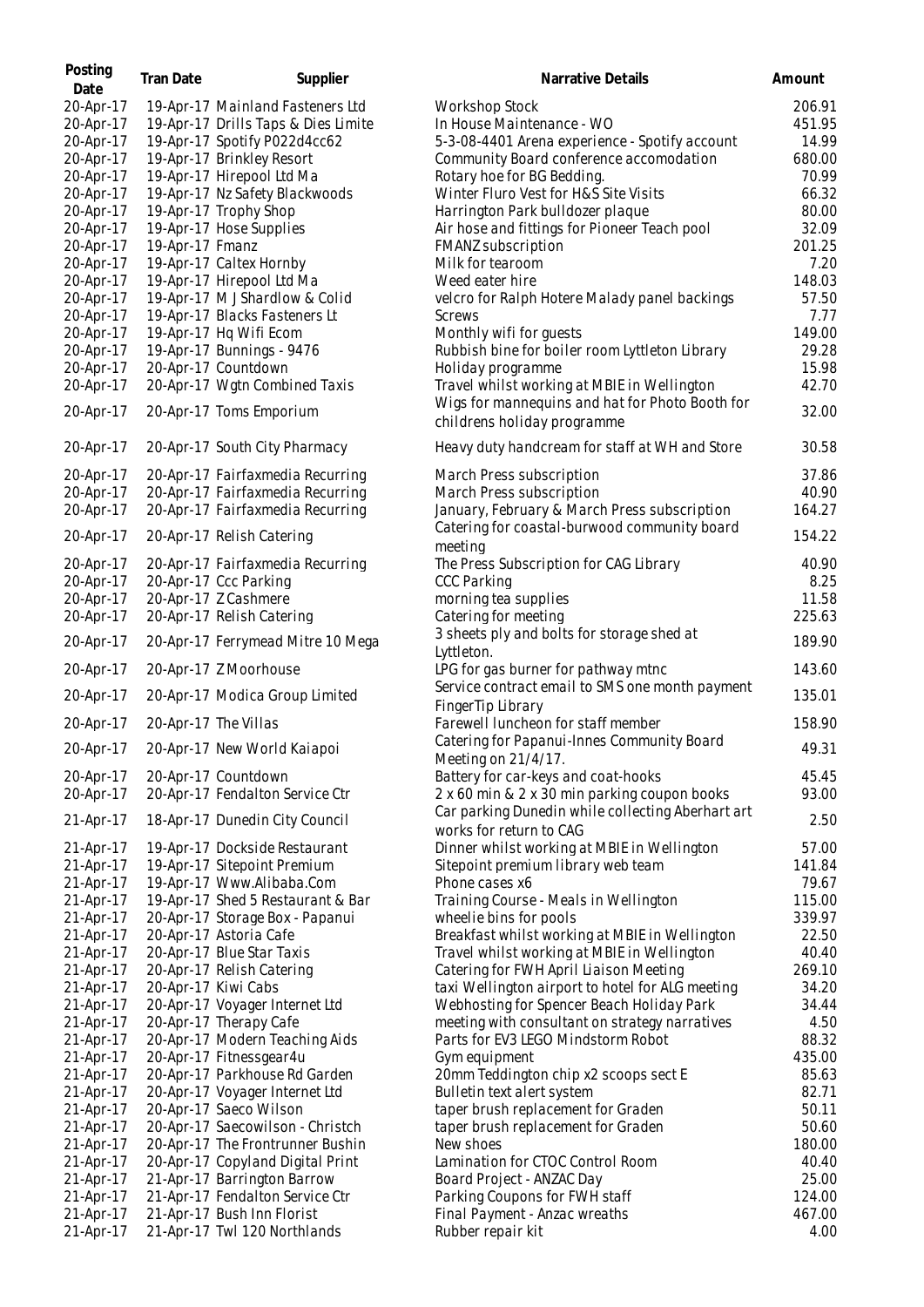| Posting<br>Date        | Tran Date | Supplier                                                               | Narrative Details                                                                                     | Amount          |
|------------------------|-----------|------------------------------------------------------------------------|-------------------------------------------------------------------------------------------------------|-----------------|
| 21-Apr-17<br>21-Apr-17 |           | 21-Apr-17 Ferrymead Mitre 10 Mega<br>21-Apr-17 Spotlight Stores NZ Ltd | Alarm bell for Lyttelton Library<br>Promotional items for van visits to schools                       | 52.98<br>57.36  |
| 21-Apr-17              |           | 21-Apr-17 Twl 123 Eastgate                                             | Sieve, bucket and white plastic storage drawers.                                                      | 60.80           |
| 21-Apr-17<br>21-Apr-17 |           | 21-Apr-17 Loose Change<br>21-Apr-17 Peninsula Trading Post             | to create Kidsfest props<br>bolts, exhibition installation                                            | 112.00<br>26.29 |
| 21-Apr-17              |           | 21-Apr-17 The Kitchen Cafe                                             | Coffee with Consultant                                                                                | 9.40            |
| 21-Apr-17<br>21-Apr-17 |           | 21-Apr-17 Twl 123 Eastgate<br>21-Apr-17 Reg Master Builders            | Laboratory - Stick Blender                                                                            | 15.00<br>215.63 |
| 21-Apr-17              |           | 21-Apr-17 Ccc Parking                                                  | Membership fee for Master Builders<br>Meeting in CBD for UC internship                                | 3.60            |
| 21-Apr-17              |           | 21-Apr-17 Ferrymead Mitre 10 Mega                                      | LED bulbs for under grandstand                                                                        | 101.70          |
| 21-Apr-17              |           | 21-Apr-17 Map World                                                    | Abandoned vehicle map laminating                                                                      | 20.00           |
| 24-Apr-17              |           | 19-Apr-17 Audioblocks                                                  | Audio Blocks subscription renewal                                                                     | 217.72          |
| 24-Apr-17              |           | 19-Apr-17 Survey-App.Co                                                | Code Rubik subscription for Media Team<br>JotForm is the system we use for contractors to             | 315.62          |
| 24-Apr-17              |           | 19-Apr-17 Jotform Inc.                                                 | register their H&S Statistics, been used by<br>Transport                                              | 27.76           |
| 24-Apr-17              |           | 20-Apr-17 Paypal *acigs                                                | Geosynthetics International symposium -<br>"Geosynthetic reinforcement in highways":<br>geosynthetics | 336.38          |
| 24-Apr-17              |           | 20-Apr-17 Dnh*godaddy.Com Nzd                                          | ITTI GoDaddy ccc.govt.nz wildcard ssl cert 3 yrs                                                      | 1241.98         |
| 24-Apr-17              |           | 20-Apr-17 Australasian Housing I                                       | AHI Membership                                                                                        | 149.92          |
| 24-Apr-17              |           | 20-Apr-17 Whitcoulls Sth City 95                                       | Farewell Card for staff member                                                                        | 10.99           |
| 24-Apr-17              |           | 21-Apr-17 Papertree Bishopdale                                         | Stationery                                                                                            | 3.99            |
| 24-Apr-17              |           | 21-Apr-17 Dollar Store                                                 | Display items<br>parking at Chc airport for ALG meeting in                                            | 4.00            |
| 24-Apr-17              |           | 21-Apr-17 Christchurch Airport                                         | Wellington                                                                                            | 25.00           |
| 24-Apr-17              |           | 21-Apr-17 Wgtn Taxi 33888-882                                          | taxi Wellington city to airport after ALG meeting                                                     | 44.80           |
| 24-Apr-17<br>24-Apr-17 |           | 21-Apr-17 Createsend.Com Ema<br>21-Apr-17 Createsend.Com Ema           | Friends of The Art Gallery email<br>Newsline 21/04/2017                                               | 9.63<br>84.82   |
| 24-Apr-17              |           | 21-Apr-17 Institute Of Directo                                         | Registration for Institute of Directors event -<br>Being credited as registration cancelled 5/5/17    | 40.00           |
| 24-Apr-17              |           | 21-Apr-17 New Zealand Green Buildin                                    | Registration for NZGBC "The Green Room" event                                                         | 74.75           |
| 24-Apr-17              |           | 21-Apr-17 Solutions NZ Limited                                         | 4 pkts dry bubbles                                                                                    | 30.50           |
| 24-Apr-17              |           | 21-Apr-17 Aromaunga Baxter Flowers                                     | Three ANZAC wreaths for memorials in Linwood<br>Central Heathcote wards April 2017                    | 255.00          |
| 24-Apr-17              |           | 21-Apr-17 Scorpio Books                                                | kids fest activity                                                                                    | 46.00           |
| 24-Apr-17              |           | 21-Apr-17 Australasian Housing I                                       | AHI Membership                                                                                        | 142.63          |
| 24-Apr-17              |           | 21-Apr-17 Saecowilson - Christch                                       | taper brush replacement for Graden                                                                    | 41.40           |
| 24-Apr-17              |           | 21-Apr-17 Nz Safety Blackwoods                                         | Protective Clothing for staff                                                                         | 40.21           |
| 24-Apr-17              |           | 21-Apr-17 The Conference Company                                       | Balance of accommodation booking for<br>Connections conference                                        | 26.88           |
| 24-Apr-17              |           | 21-Apr-17 P B Tech Online 095269200                                    | Micro chargers (samsung) and adata chargers<br>(apple) For stock                                      | 250.22          |
| 24-Apr-17              |           | 21-Apr-17 Aromaunga Baxter Flowers                                     | 2 x medium ANZAC wreaths (Dawn Service and<br>Papanui Memorial Service)                               | 190.00          |
| 24-Apr-17              |           | 21-Apr-17 Shipleys Audiovisual                                         | Repairs to Papanui-Innes Community Board Room<br>Data Projector and cable                             | 301.83          |
| 24-Apr-17              |           | 21-Apr-17 Computer Dynamics Ltd                                        | HDMI Cables for Te Hapua replacements                                                                 | 152.15          |
| 24-Apr-17              |           | 21-Apr-17 Rhs London                                                   | Botanic Gardens library                                                                               | 95.87           |
| 24-Apr-17              |           | 22-Apr-17 Ecocentral Ltd                                               | Refuse Disposal                                                                                       | 395.24          |
| 24-Apr-17              |           | 22-Apr-17 North Canterbury Hunting                                     | Bird deterrent for shelter                                                                            | 119.96          |
| 24-Apr-17              |           | 22-Apr-17 Twl 180 Rangiora                                             | for hungry caterpillar props                                                                          | 48.10           |
| 24-Apr-17              |           | 22-Apr-17 Soundtrack Your Brand                                        | Soundtrack trail.                                                                                     | 51.24           |
| 24-Apr-17              |           | 22-Apr-17 Countdown                                                    | milk for resale in the shop                                                                           | 29.50           |
| 24-Apr-17              |           | 23-Apr-17 Flower Girls                                                 | Board Project - ANZAC Day<br>Suitcase for Akaroa Wairewa Governance                                   | 70.00           |
| 24-Apr-17              |           | 23-Apr-17 Briscoes Hornby                                              | Meeting resources                                                                                     | 99.99           |
| 24-Apr-17              |           | 23-Apr-17 Storage Box-Tower Junctio                                    | Lids for compost bucket                                                                               | 8.96            |
| 24-Apr-17<br>24-Apr-17 |           | 23-Apr-17 Ecocentral Ltd                                               | Dump fees                                                                                             | 19.28           |
| 24-Apr-17              |           | 23-Apr-17 New World St Martins<br>23-Apr-17 Cashmere Super Dairy       | first aid supplies<br>volunteer morning tea supplies                                                  | 16.60<br>14.70  |
|                        |           |                                                                        |                                                                                                       |                 |